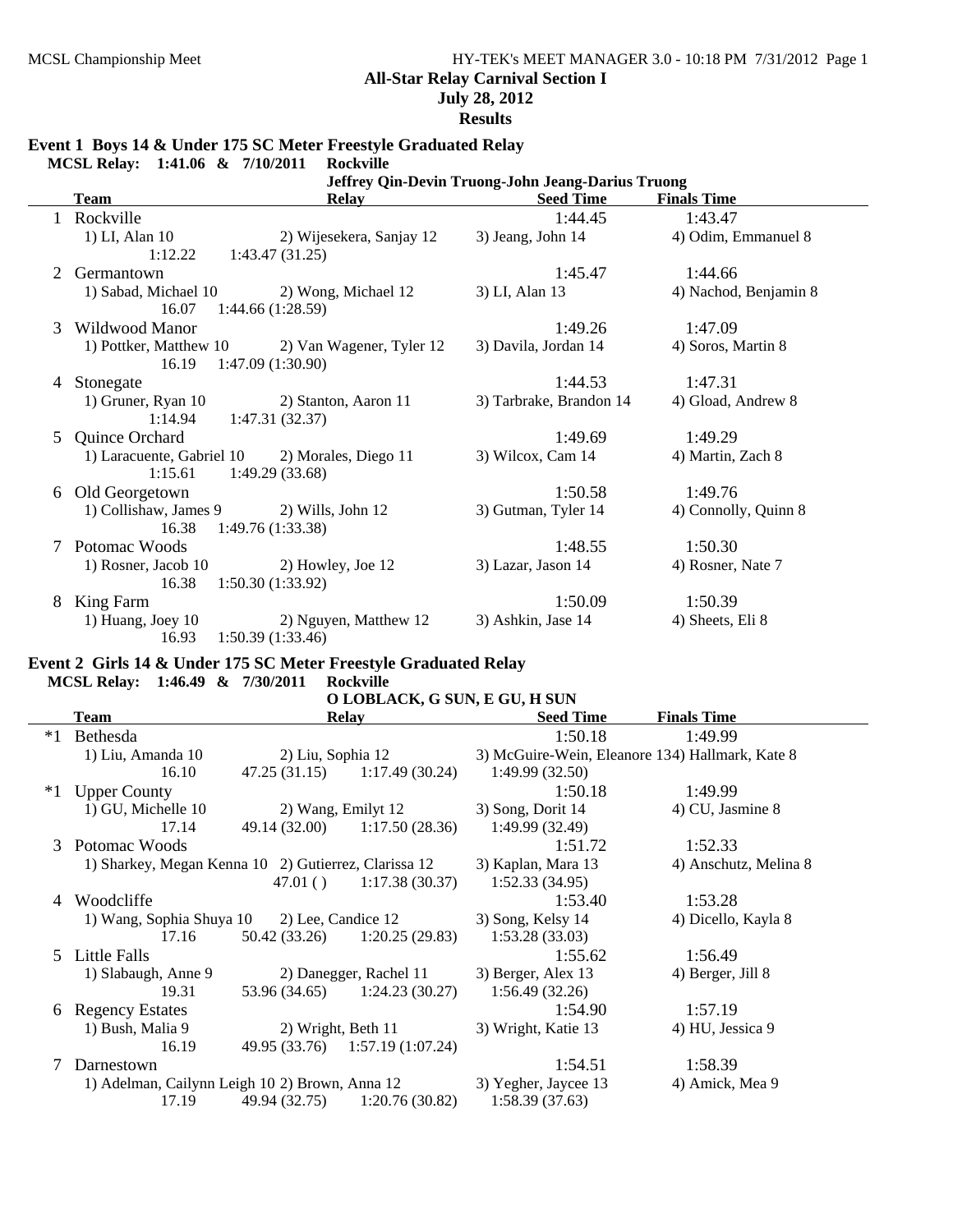# **All-Star Relay Carnival Section I**

**July 28, 2012**

**Results**

|              | (Event 2 Girls 14 & Under 175 SC Meter Freestyle Graduated Relay) |                                      |                               |                                                   |                                               |
|--------------|-------------------------------------------------------------------|--------------------------------------|-------------------------------|---------------------------------------------------|-----------------------------------------------|
|              | <b>Team</b>                                                       | <b>Relay</b>                         |                               | <b>Seed Time</b>                                  | <b>Finals Time</b>                            |
|              | 8 Northwest Branch                                                |                                      |                               | 1:58.97                                           | 2:00.11                                       |
|              | 1) Gonzalez, Lillie 10<br>17.11                                   | 2) Mion, Jillian 12<br>52.21 (35.10) | 1:25.30(33.09)                | 3) Moore, Emma 14<br>2:00.11(34.81)               | 4) West, Lauren 7                             |
|              |                                                                   |                                      |                               |                                                   |                                               |
|              | Event 3 Mixed 15-18 200 SC Meter Freestyle Relay                  |                                      |                               |                                                   |                                               |
|              | MCSL Relay: 1:43.83 & 8/3/2002                                    |                                      | <b>Tanterra</b>               |                                                   |                                               |
|              |                                                                   |                                      |                               | Kassy Kugler-Chris Tappis-Dana West-Matt Benedick |                                               |
|              | <b>Team</b>                                                       | <b>Relay</b>                         |                               | <b>Seed Time</b>                                  | <b>Finals Time</b>                            |
|              | 1 Rockville                                                       |                                      |                               | 1:46.58                                           | 1:44.33                                       |
|              | 1) FU, Michael M18                                                |                                      | 2) Zhang, Emily W15           | 3) Chen, Jessica W15                              | 4) GU, Harrison M16                           |
|              | 25.41                                                             | 53.05 (27.64)                        | 1:20.21(27.16)                | 1:44.33(24.12)                                    |                                               |
| 2            | Tilden Woods                                                      |                                      |                               | 1:46.72                                           | 1:44.89                                       |
|              | 1) Powell, Garrett M17                                            | 2) Drill, Sidney W18                 |                               | 3) Horikawa, Natsumi W15                          | 4) Mangold, Barry M17                         |
|              | 24.74                                                             | 52.53 (27.79)                        | 1:21.49(28.96)                | 1:44.89(23.40)                                    |                                               |
| 3            | Bethesda                                                          |                                      |                               | 1:46.37                                           | 1:45.07                                       |
|              | 1) Tong, Reia W18                                                 | 2) Hull, Nathan M18                  |                               | 3) Kolanowski, Anna W16                           | 4) Royals, JP M18                             |
|              | 27.02                                                             | 52.08 (25.06)                        | 1:19.76(27.68)                | 1:45.07(25.31)                                    |                                               |
| 4            | Potomac Glen                                                      |                                      |                               | 1:47.86                                           | 1:45.67                                       |
|              | 1) Novak, Brennan M15                                             | 2) Lee, Sammy M18                    |                               | 3) Tiberino, Alicia W16                           | 4) Zhou, Amy W15                              |
|              | 25.58                                                             | 50.60 (25.02)                        | 1:17.50(26.90)                | 1:45.67(28.17)                                    |                                               |
| 5            | Damascus                                                          |                                      |                               | 1:51.47                                           | 1:50.32                                       |
|              | 1) Eisig, Zachary M17                                             |                                      | 2) Zimmerman, Kate W15        | 3) Boege, Hedda W17                               | 4) Kiehl, Josh M17                            |
|              | 26.71                                                             | 55.20 (28.49)                        | 1:25.21(30.01)                | 1:50.32(25.11)                                    |                                               |
|              | 6 Country Glen                                                    |                                      |                               | 1:51.23                                           | 1:50.69                                       |
|              | 1) Bieda, Joey M17                                                |                                      |                               | 2) Wysocki, Christopher M18 3) Sherman, Ellie W15 | 4) Fisher, Taylor W17                         |
|              | 25.48                                                             | 51.20 (25.72)                        | 1:20.23(29.03)                | 1:50.69(30.46)                                    |                                               |
| 7            | Bannockburn                                                       |                                      |                               | 1:51.71                                           | 1:50.79                                       |
|              | 1) Lair Ferrari, Andy M17                                         |                                      | 2) Fosburgh, Elizabeth W17    | 3) Chitwood, Ryan M17                             | 4) Fosburgh, Callie W18                       |
|              | 26.20                                                             |                                      | 54.64 (28.44) 1:22.28 (27.64) | 1:50.79(28.51)                                    |                                               |
|              | Chevy Chase Rec.                                                  |                                      |                               | 1:51.47                                           | DQ                                            |
|              | 1) McTaggart, Caroline W15 2) Stevenson, Jamie M17                |                                      |                               | 3) Gasaway, Lily W16                              | 4) Rapaport, Joseph M18                       |
|              | 26.91                                                             | 54.55 (27.64)                        | 1:24.22(29.67)                | DQ (27.16)                                        |                                               |
|              | Event 4 Mixed 13-14 200 SC Meter Freestyle Relay                  |                                      |                               |                                                   |                                               |
|              | MCSL Relay: 1:48.80 & 7/30/2011                                   |                                      | <b>Rockville</b>              |                                                   |                                               |
|              |                                                                   |                                      | J JEANG, J CHEN, E GU, A LIU  |                                                   |                                               |
|              | <b>Team</b>                                                       | <b>Relay</b>                         |                               | <b>Seed Time</b>                                  | <b>Finals Time</b>                            |
| $\mathbf{1}$ | Rockville                                                         |                                      |                               | 1:50.37                                           | $1:48.55 \&$                                  |
|              | 1) Jeang, John M14                                                | 2) Zhang, Lynn W14                   |                               | 3) Treichel, Karl M14                             | 4) GU, Elaina W14                             |
|              | 26.55                                                             |                                      | 55.47()                       | 1:21.82()                                         |                                               |
|              | 1:48.55(26.73)                                                    |                                      |                               |                                                   |                                               |
|              | 2 Country Glen                                                    |                                      |                               | 1:53.93                                           | 1:52.83                                       |
|              | 1) Kim, Abraham M14                                               | 2) Srour, Lucy W14                   |                               |                                                   | 3) Fisher, MACKENZIE W13 4) MACKEY, Colin M14 |
|              | 26.77                                                             |                                      | 57.46()                       | 1:26.96()                                         |                                               |
|              | 1:52.83(25.87)                                                    |                                      |                               |                                                   |                                               |
| 3            | Tilden Woods                                                      |                                      |                               | 1:53.47                                           | 1:52.93                                       |
|              | 1) Ellett, Katie W13                                              |                                      | 2) Horikawa, Nozomi M13       | 3) Braviak, Caroline W14                          | 4) Silva, Vini M14                            |
|              | 30.17                                                             |                                      | 57.88()                       | 1:27.15()                                         |                                               |
|              | 1:52.93(25.78)                                                    |                                      |                               |                                                   |                                               |
|              | 4 Potomac Glen                                                    |                                      |                               | 1.5562                                            | 1.5390                                        |

4 Potomac Glen 1:53.90 1) Sun, Lucky M14 2) Tiberino, Matthew M13 3) Reicin, Julia W13 4) HO, Connie W14 27.96 54.16 ( ) 1:24.43 ( )

# 1:53.90 (29.47)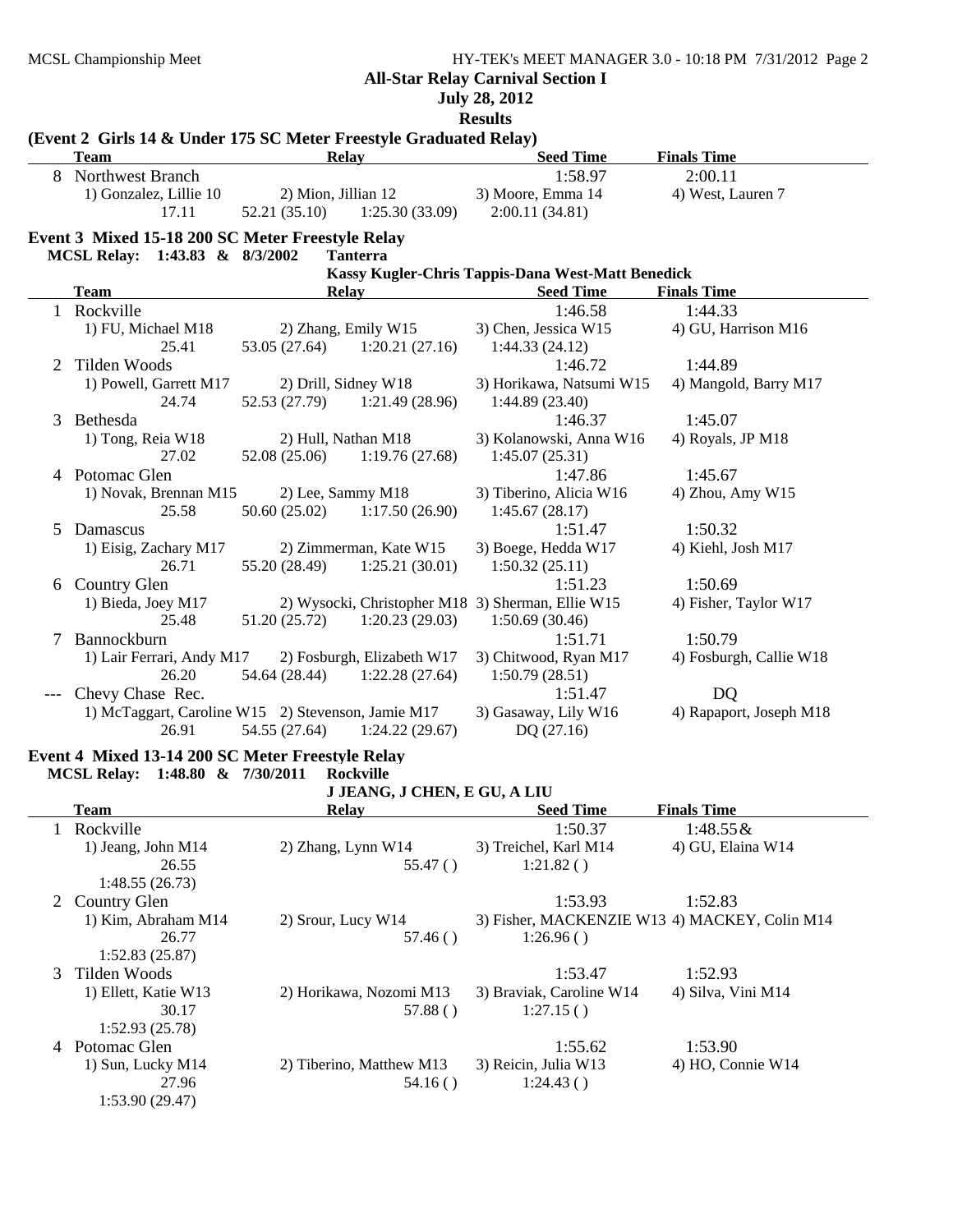# MCSL Championship Meet HY-TEK's MEET MANAGER 3.0 - 10:18 PM 7/31/2012 Page 3 **All-Star Relay Carnival Section I July 28, 2012**

**Results**

## **(Event 4 Mixed 13-14 200 SC Meter Freestyle Relay)**

|    | <b>Team</b>            | <b>Relay</b>           | <b>Seed Time</b>           | <b>Finals Time</b>          |
|----|------------------------|------------------------|----------------------------|-----------------------------|
|    | 5 Potomac              |                        | 1:54.50                    | 1:55.58                     |
|    | 1) Asbury, Fiona W14   | 2) Lin, Adrian M14     | 3) Ballance, Alexandra W13 | 4) Pereles, Noah M13        |
|    | 29.66                  | 55.35()                | 1:27.52()                  |                             |
|    | 1:55.58(28.06)         |                        |                            |                             |
| 6. | <b>Franklin Knolls</b> |                        | 2:01.29                    | 1:57.26                     |
|    | 1) Kernan, John M14    | 2) Flood, Anna W14     | 3) Waechter, Maddie W13    | 4) Hammond, Jakob M13       |
|    | 30.07                  | 1:29.30()              | 1:57.26(27.96)             |                             |
|    | <b>Garrett Park</b>    |                        | 1:58.51                    | 1:58.39                     |
|    | 1) Berry, Kevin M14    | 2) Duyn, Chiara W13    | 3) Fisher, Charlie M14     | 4) Mayer, Morgan Yuelan W14 |
|    | 27.72                  | 59.27()                | 1:28.40()                  |                             |
|    | 1:58.39(29.99)         |                        |                            |                             |
| 8  | Lakelands              |                        | 1:58.95                    | 2:02.31                     |
|    | 1) Morin, Corey M14    | 2) Palmiere, Katie W14 | 3) Myers, Alex M13         | 4) Zarchin, Maddy W13       |
|    | 30.75                  | 1:13.60()              | 1:32.69()                  |                             |
|    | 2:02.31(29.62)         |                        |                            |                             |

# **Event 5 Mixed 8 & Under 100 SC Meter Freestyle Relay**

| MCSL Relay: 1:07.52 & 8/1/2009 |  | <b>Tilden Woods</b>                            |
|--------------------------------|--|------------------------------------------------|
|                                |  | TimEllett-MayaDrill-CameronDarnell-NicoleLopez |

|   | <b>Team</b>                                             | <b>Relay</b>                              | <b>Seed Time</b>     | <b>Finals Time</b>                                  |
|---|---------------------------------------------------------|-------------------------------------------|----------------------|-----------------------------------------------------|
|   | <b>Little Falls</b>                                     |                                           | 1:15.32              | 1:10.76                                             |
|   | 1) Marder, James M8                                     | 2) Baruch Fry, Naomi W8                   | 3) Hamilton, TJ M8   | 4) Berger, Jill W8                                  |
|   | 42.52                                                   | 1:10.76(28.24)                            |                      |                                                     |
|   | Wildwood Manor                                          |                                           | 1:17.17              | 1:13.52                                             |
|   | 1) Van Wagener, Jackson M8 2) Pottker, Nora W7<br>45.25 | 1:13.52(28.27)                            | 3) Steiner, Miku W8  | 4) Soros, Martin M8                                 |
| 3 | Mill Creek Towne                                        |                                           | 1:16.93              | 1:14.30                                             |
|   | 1) Webster, Jordan M8<br>46.61                          | 2) Sievert, Madeline W8<br>1:14.30(27.69) | 3) Ceely, Kiera W8   | 4) Clark, Zane M8                                   |
| 4 | <b>Upper County</b>                                     |                                           | 1:15.87              | 1:15.18                                             |
|   | 1) CU, Jasmine W8<br>37.98                              | 2) Douma, Alexander M8<br>1:15.18(37.20)  | 3) O'Leary, Riley W7 | 4) Seen, Leo M8                                     |
| 5 | Damascus                                                |                                           | 1:18.38              | 1:15.81                                             |
|   | 1) Hess, Michael M8<br>37.06                            | 2) Dunathan, Dillon M7<br>1:15.81(38.75)  | 3) Sebring, Carly W7 | 4) Derrenbacher, Devon W8                           |
| 6 | Quince Orchard                                          |                                           | 1:18.46              | 1:17.11                                             |
|   | 1) McKenna, Conor M8<br>48.01                           | 2) Bellin, Gabi W7<br>1:17.11(29.10)      | 3) Santini, Gabri W8 | 4) Martin, Zach M8                                  |
| 7 | Stonegate                                               |                                           | 1:17.85              | 1:17.49                                             |
|   | 1) Curtis, Jackie W8<br>39.49                           | 2) Wolk, Alex M8<br>1:17.49(38.00)        | 3) Gload, Andrew M8  | 4) Lamb, Amy W7                                     |
| 8 | <b>River Falls</b>                                      |                                           | 1:17.07              | 1:19.41                                             |
|   | 1) Dougherty, Erin W8<br>45.79                          | 2) Higgins, Sean M8<br>1:19.41(33.62)     |                      | 3) Harrison, Elena Simone W7 4) Harrison, Joshua M7 |

#### **Event 6 Mixed 9-10 200 SC Meter Freestyle Relay<br>MCSL Relay: 2:10.67 & 7/5/2009 Rockville MCSL Relay: 2:10.67 & 7/5/2009**

|                        |                                  | S. Wijesekera-C. Gibson-G. Sun-D. Truong |                     |  |
|------------------------|----------------------------------|------------------------------------------|---------------------|--|
| Team                   | Relav                            | <b>Seed Time</b>                         | <b>Finals Time</b>  |  |
| Stonegate              |                                  | 2:13.09                                  | 2:12.91             |  |
| 1) Lamb, Shannon $W10$ | 2) Ferguson, Noah M10            | 3) Wallace, Jordan W10                   | 4) Gruner, Ryan M10 |  |
| 33.82                  | 1:07.96(34.14)<br>1:41.67(33.71) | 2:12.91(31.24)                           |                     |  |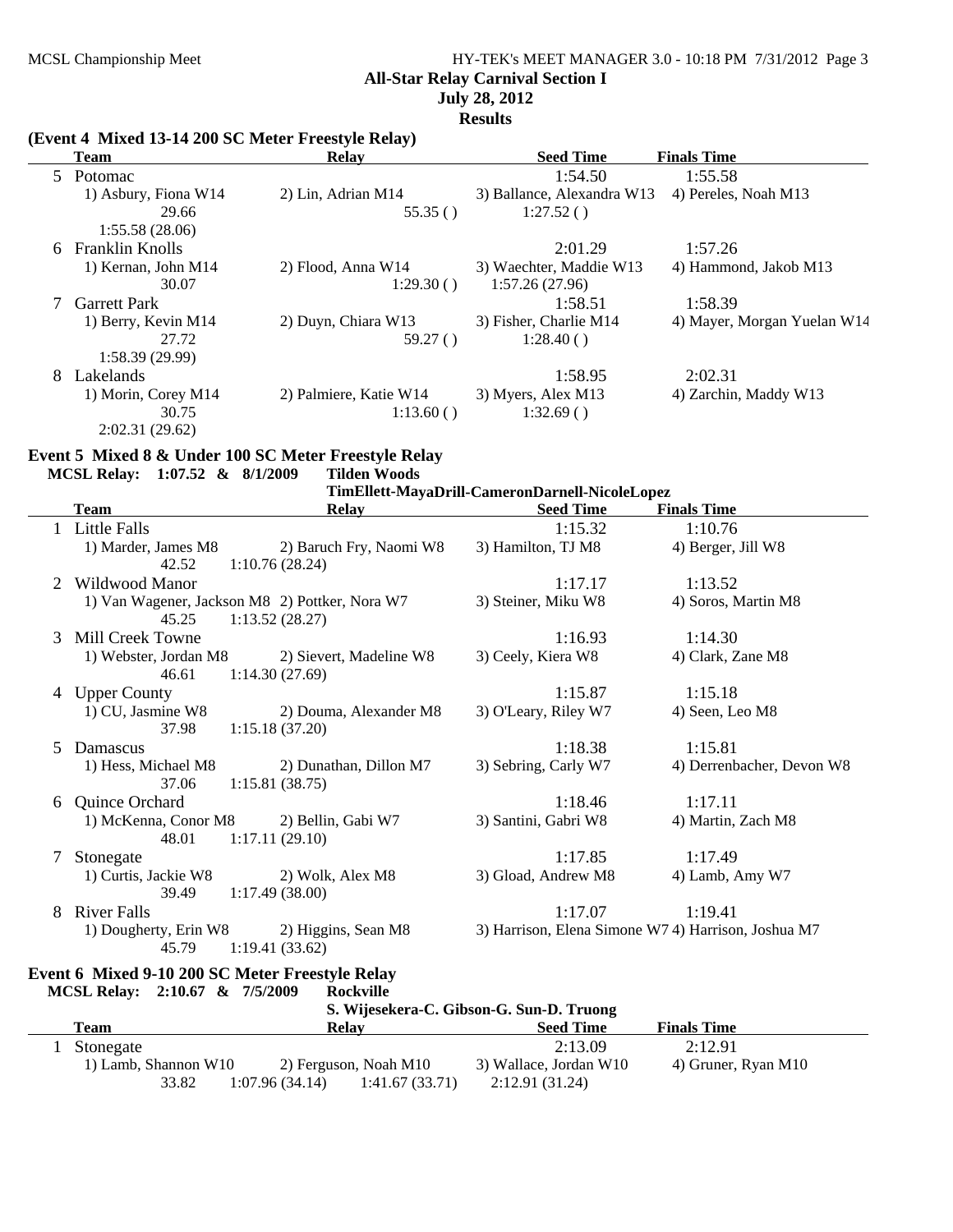# MCSL Championship Meet HY-TEK's MEET MANAGER 3.0 - 10:18 PM 7/31/2012 Page 4

**All-Star Relay Carnival Section I**

## **July 28, 2012**

**Results**

#### **(Event 6 Mixed 9-10 200 SC Meter Freestyle Relay)**

|               | Team                                               | <b>Relay</b>        |                                   | <b>Seed Time</b>          | <b>Finals Time</b>                                 |
|---------------|----------------------------------------------------|---------------------|-----------------------------------|---------------------------|----------------------------------------------------|
|               | 2 Tallyho                                          |                     |                                   | 2:14.87                   | 2:14.76                                            |
|               | 1) Tang, Michael M10                               |                     | 2) Bacon, Phoebe W9               | 3) Zuo, Ben Long M9       | 4) Zuo, Mei Mei W10                                |
|               | 34.21                                              |                     | $1:08.42(34.21)$ $1:41.95(33.53)$ | 2:14.76(32.81)            |                                                    |
| $\mathcal{F}$ | Northwest Branch                                   |                     |                                   | 2:21.38                   | 2:17.31                                            |
|               | 1) Casey-Bolanos, Max M10 2) Marney-Bell, Alli W9  |                     |                                   | 3) West, Nicholas M9      | 4) Gonzalez, Lillie W10                            |
|               | 34.36                                              | 1:14.35(39.99)      | 1:42.67 (28.32)                   | 2:17.31(34.64)            |                                                    |
|               | 4 Potomac Woods                                    |                     |                                   | 2:14.95                   | 2:17.75                                            |
|               | 1) Rosner, Jacob M10                               | 2) Cornish, Ryan M9 |                                   |                           | 3) Sharkey, Megan Kenna W1(4) Howley, Caroline W10 |
|               | 34.33                                              |                     | $1:13.91(39.58)$ $1:44.98(31.07)$ | 2:17.75(32.77)            |                                                    |
| 5             | Germantown                                         |                     |                                   | 2:21.50                   | 2:19.36                                            |
|               | 1) Lam, Nam $M10$                                  |                     | 2) Hayes, Victoria W10            | 3) Borjigin, Moshelle W10 | 4) Sabad, Michael M10                              |
|               | 35.99                                              |                     | $1:11.15(35.16)$ $1:47.73(36.58)$ | 2:19.36(31.63)            |                                                    |
|               | 6 Lakelands                                        |                     |                                   | 2:21.94                   | 2:19.90                                            |
|               | 1) Ransing, Lauren W10                             |                     | 2) Woods, Jeremy M9               | 3) Brick, Lindsey W10     | 4) Lindner, Jacob M10                              |
|               | 39.77                                              |                     | $1:14.95(35.18)$ $1:48.76(33.81)$ | 2:19.90(31.14)            |                                                    |
|               | Mill Creek Towne                                   |                     |                                   | 2:21.56                   | 2:20.41                                            |
|               | 1) Crocker, Jonathan M10 2) O'Hara, Bridget W9     |                     |                                   | 3) Crocker, Sarah W10     | 4) Matusek, Sammy M10                              |
|               | 33.82                                              |                     | $1:10.13(36.31)$ $1:47.15(37.02)$ | 2:20.41(33.26)            |                                                    |
| 8             | Quince Orchard                                     |                     |                                   | 2:18.68                   | 2:20.55                                            |
|               | 1) Zangla, Victor Nunzio M9 2) Weitzman, Andie W10 |                     |                                   | 3) Sena, Alex W10         | 4) Laracuente, Gabriel M10                         |
|               | 35.88                                              |                     | $1:13.87(37.99)$ $1:49.35(35.48)$ | 2:20.55(31.20)            |                                                    |

#### **Event 7 Mixed 11-12 200 SC Meter Freestyle Relay MCSL Relay: 1:55.50 & 7/31/2010 Rockville**

#### **John Jeang, Grace Sun, Karl Treichel, Elaina Gu Team 6. In the Contract Relay 6. In the Seed Time 6. In Finals Time** 1 Tilden Woods 1:58.39 1:59.44 1) Drill, Maya W11 2) Braviak, Matthew M12 3) Ellett, Timmy M11 4) Nugent, Kata W12 32.49 1:01.33 (28.84) 1:29.12 (27.79) 1:58.39 (29.27) 2 Stonegate 2:01.92 1) Brown, Miles M12 2) Plihal, Olivia W12 3) Lamb, Caroline W12 4) Stanton, Aaron M11 29.65 1:01.40 (31.75) 1:31.70 (30.30) 2:01.92 (30.22) 3 Woodcliffe 2:03.54 2:05.28 1) Garvey, Noah M12 2) Lee, Candice W12 3) Cho, Emily W11 4) Kim, Justin M12 29.25 1:01.16 (31.91) 1:34.82 (33.66) 2:03.54 (28.72) 29.25 1:01.16 (31.91) 1:34.82 (33.66) 2:03.54 (28.72) 4 Darnestown 2:05.89 2:04.04<br>
1) Adelman, MAC Patrick M122) Petzold, Sarah W12 3) Brown, Anna W12 4) Hodges, 1) Adelman, MAC Patrick M122) Petzold, Sarah W12 3) Brown, Anna W12 4) Hodges, Johnny M11 32.01 1:03.62 (31.61) 1:34.45 (30.83) 2:04.04 (29.59) 5 Little Falls 2:05.69 2:06.34 1) Lieberman, David M12 2) Hamm, Carmen W12 3) Marder, John M11 4) Danegger, Rachel W11 29.77 1:03.61 (33.84) 1:36.19 (32.58) 2:05.69 (29.50) 6 Mohican 2:09.31 2:06.33 1) Robison, Erica W12 2) Redisch, Lena W12 3) Heller, Stefan M12 4) Calder, Danny M11 30.66 1:02.43 (31.77) 1:35.10 (32.67) 2:06.33 (31.23) 7 Potomac Woods 2:07.09 2:04.40 1) Howley, Morgan W12 2) Gutierrez, Clarissa W12 3) Howley, Joe M12 4) Jordan, Max M12 34.85 1:06.72 (31.87) 1:36.62 (29.90) 2:07.09 (30.47) 34.85 1:06.72 (31.87) 1:36.62 (29.90) 2:07.09 (30.47) 8 Kentlands 2:06.64 2:07.44 1) Fogle, CJ M12 2) Capala, Karolina W12 3) McFadden, Jason M12 4) French, Olivia W12 31.65 1:06.58 (34.93) 1:38.28 (31.70) 2:07.44 (29.16)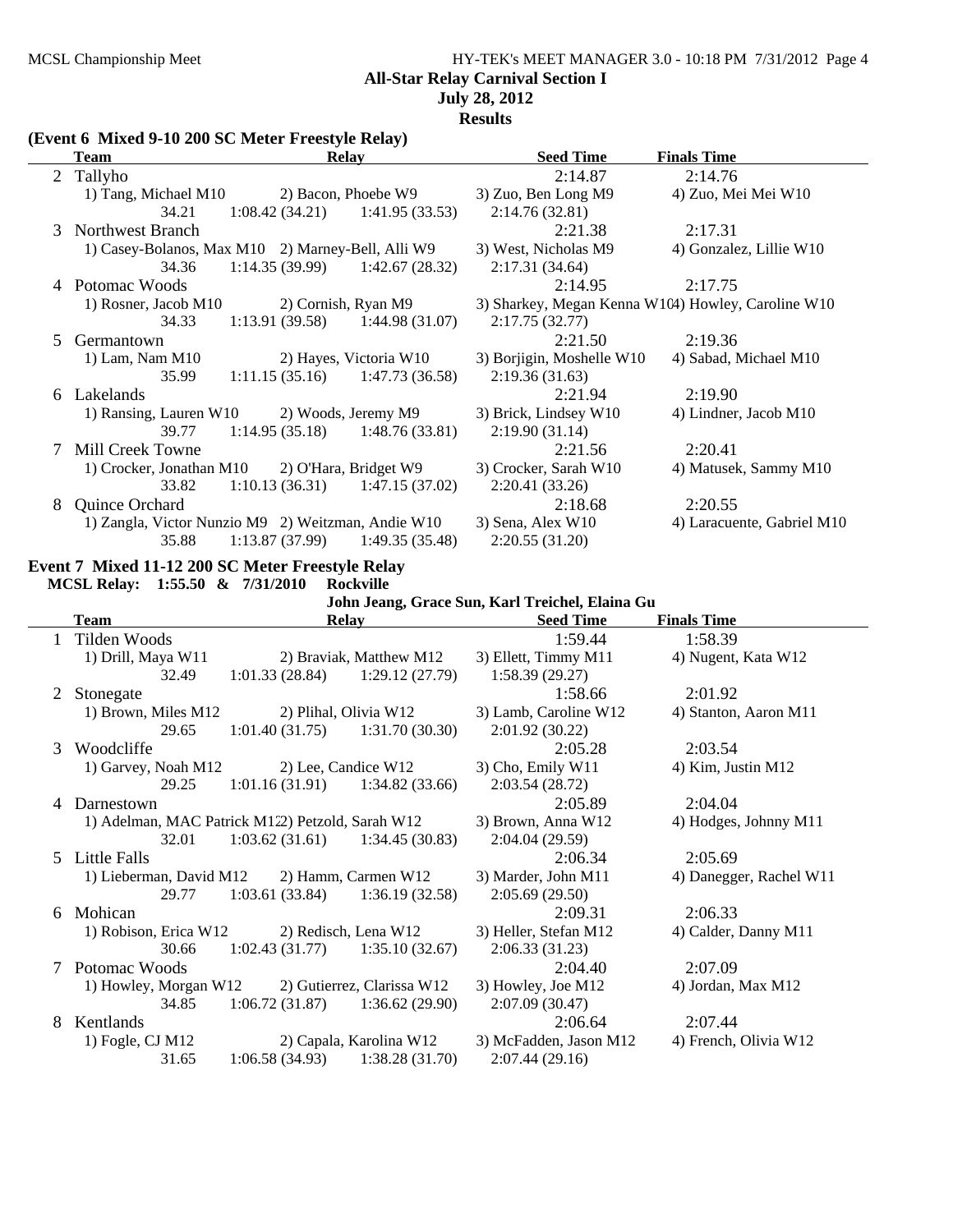# MCSL Championship Meet HY-TEK's MEET MANAGER 3.0 - 10:18 PM 7/31/2012 Page 5 **All-Star Relay Carnival Section I July 28, 2012**

**Results**

#### **Event 8 Boys Open 200 SC Meter Medley Relay**

|   | MCSL Relay: 1:49.12 & 8/3/2002                   |                      | <b>Country Glen</b>               |                                                  |                          |
|---|--------------------------------------------------|----------------------|-----------------------------------|--------------------------------------------------|--------------------------|
|   |                                                  |                      |                                   | Chris Dufek-Chip Schnabel-Kevin Fisher-Matt Hard |                          |
|   | <b>Team</b>                                      |                      | <b>Relay</b>                      | <b>Seed Time</b>                                 | <b>Finals Time</b>       |
|   | Tilden Woods                                     |                      |                                   | 1:52.40                                          | 1:50.70                  |
|   | 1) Powell, Garrett 17                            |                      | 2) Nugent, Jean-Marc 16           | 3) Arcaz, Arthur 16                              | 4) Mangold, Barry 17     |
|   | 27.29                                            | 59.05 (31.76)        | 1:27.04(27.99)                    | 1:50.70(23.66)                                   |                          |
|   | Quince Orchard                                   |                      |                                   | 1:53.56                                          | 1:50.84                  |
|   | 1) Wang, Alvin 16                                | $2)$ Liu, Jeremy 16  |                                   | 3) Laracuente, Xavier 15                         | 4) Engel, Jake 16        |
|   | 28.36                                            |                      | 58.81 (30.45) 1:26.07 (27.26)     | 1:50.84(24.77)                                   |                          |
| 3 | Rockville                                        |                      |                                   | 1:53.95                                          | 1:52.77                  |
|   | 1) Katsigiannakis, Manolis 16 2) GU, Harrison 16 |                      |                                   | 3) FU, Michael 18                                | 4) FU, Kevin 17          |
|   | 28.95                                            |                      | $1:00.30(31.35)$ $1:27.88(27.58)$ | 1:52.77(24.89)                                   |                          |
|   | 4 Franklin Knolls                                |                      |                                   | 1:53.70                                          | 1:53.87                  |
|   | 1) Hammond, Niklas 18                            |                      | 2) Hammond, Lukas 16              | 3) Moore, Austin 17                              | 4) Antonisse, Noel 16    |
|   | 34.98                                            |                      | $1:01.18(26.20)$ $1:28.24(27.06)$ | 1:53.87(25.63)                                   |                          |
| 5 | Westleigh                                        |                      |                                   | 1:53.99                                          | 1:54.18                  |
|   | 1) Tragotsis, Nikos 15                           |                      | 2) Dickey, Austin 17              | 3) Weiss, Jacob 16                               | 4) Gibson, Andrew 15     |
|   | 28.81                                            | 59.50 (30.69)        | 1:28.61(29.11)                    | 1:54.18(25.57)                                   |                          |
| 6 | Glenwood                                         |                      |                                   | 1:57.02                                          | 1:57.24                  |
|   | 1) Daronco, Matt 17                              | 2) Ruggieri, Eric 18 |                                   | 3) Foster, Jack 16                               | 4) Coyne, Brendan 17     |
|   | 32.98                                            | 1:03.66(30.68)       | 1:29.88(26.22)                    | 1:57.24(27.36)                                   |                          |
| 7 | Old Georgetown                                   |                      |                                   | 1:55.46                                          | 1:59.48                  |
|   | 1) Connolly, Evan 15                             |                      | 2) Lundelius, Trey 16             | 3) Kirks, Bryan 16                               | 4) Whitescarver, Ryan 18 |
|   | 29.82                                            |                      | $1:04.36(34.54)$ $1:34.24(29.88)$ | 1:59.48(25.24)                                   |                          |
| 8 | <b>Garrett Park</b>                              |                      |                                   | 1:59.53                                          | 1:59.57                  |
|   | 1) Berry, Patrick 18                             |                      | 2) Tollefson, Fletcher 18         | 3) Branthover, Tommy 16                          | 4) Beins, Sean 18        |
|   | 32.82                                            | 1:03.35(30.53)       | 1:32.32(28.97)                    | 1:59.57(27.25)                                   |                          |

# **Event 9 Girls Open 200 SC Meter Medley Relay**

#### **MCSL Relay: 2:00.79 & 7/31/2010 Bannockburn**

|    | Team                                           | <b>Relay</b>                                   | <b>Seed Time</b>       | <b>Finals Time</b>        |
|----|------------------------------------------------|------------------------------------------------|------------------------|---------------------------|
|    | Rockville                                      |                                                | 2:05.28                | 2:02.35                   |
|    | 1) GU, Elaina 14                               | 2) Chen, Jessica 15                            | 3) Sun, Scarlett 15    | 4) Zhang, Emily 15        |
|    | 31.08                                          | $1:04.99(33.91)$ $1:34.65(29.66)$              | 2:02.35(27.70)         |                           |
|    | Mill Creek Towne                               |                                                | 2:06.93                | 2:04.99                   |
|    | 1) Mulquin, Catherine 17 2) Gil, Lauren 18     |                                                | 3) Clark, Caroline 16  | 4) Martinko, Jordan 17    |
|    | 30.12                                          | $1:07.11(36.99)$ $1:36.74(29.63)$              | 2:04.99(28.25)         |                           |
| 3  | Stonebridge                                    |                                                | 2:13.00                | 2:07.67                   |
|    | 1) HE, Michelle 17                             | 2) Hubert, Leah 16                             | 3) Klatzkin, Allie 17  | 4) LI, Kristina 16        |
|    | 32.60                                          | $1:09.43(36.83)$ $1:39.73(30.30)$              | 2:07.67(27.94)         |                           |
| 4  | Bethesda                                       |                                                | 2:05.63                | 2:09.75                   |
|    |                                                | 1) McGrath, Olivia 12 2) Tong, Reia 18         | 3) Kolanowski, Anna 16 | 4) Liu, Sophia 12         |
|    | 35.30                                          | $1:09.91(34.61)$ $1:40.57(30.66)$              | 2:09.75(29.18)         |                           |
| .5 | Cedarbrook                                     |                                                | 2:10.64                | 2:11.38                   |
|    |                                                | 1) Goetcheus, Grace 14 2) Wolfson, Margaret 13 | 3) Kirsch, Sydney 14   | 4) Griffin, Hannah 14     |
|    | 32.63                                          | $1:11.09(38.46)$ $1:41.56(30.47)$              | 2:11.38(29.82)         |                           |
| 6  | Hallowell                                      |                                                | 2:12.30                | 2:12.74                   |
|    | 1) Conrad, Megan 17                            | 2) Hockman, Amy 16                             | 3) Anderson, Molly 15  | 4) Flamand, Kelly 16      |
|    | 32.54                                          | $1:10.05(37.51)$ $1:42.00(31.95)$              | 2:12.74(30.74)         |                           |
|    | 7 Little Falls                                 |                                                | 2:14.26                | 2:15.00                   |
|    | 1) Swinnerton, Grace 17 2) Danegger, Rachel 11 |                                                | 3) Mayio, Elisabeth 13 | 4) Rosenkoetter, Emily 13 |
|    | 33.70                                          | $1:10.44(36.74)$ $2:15.00(1:04.56)$            |                        |                           |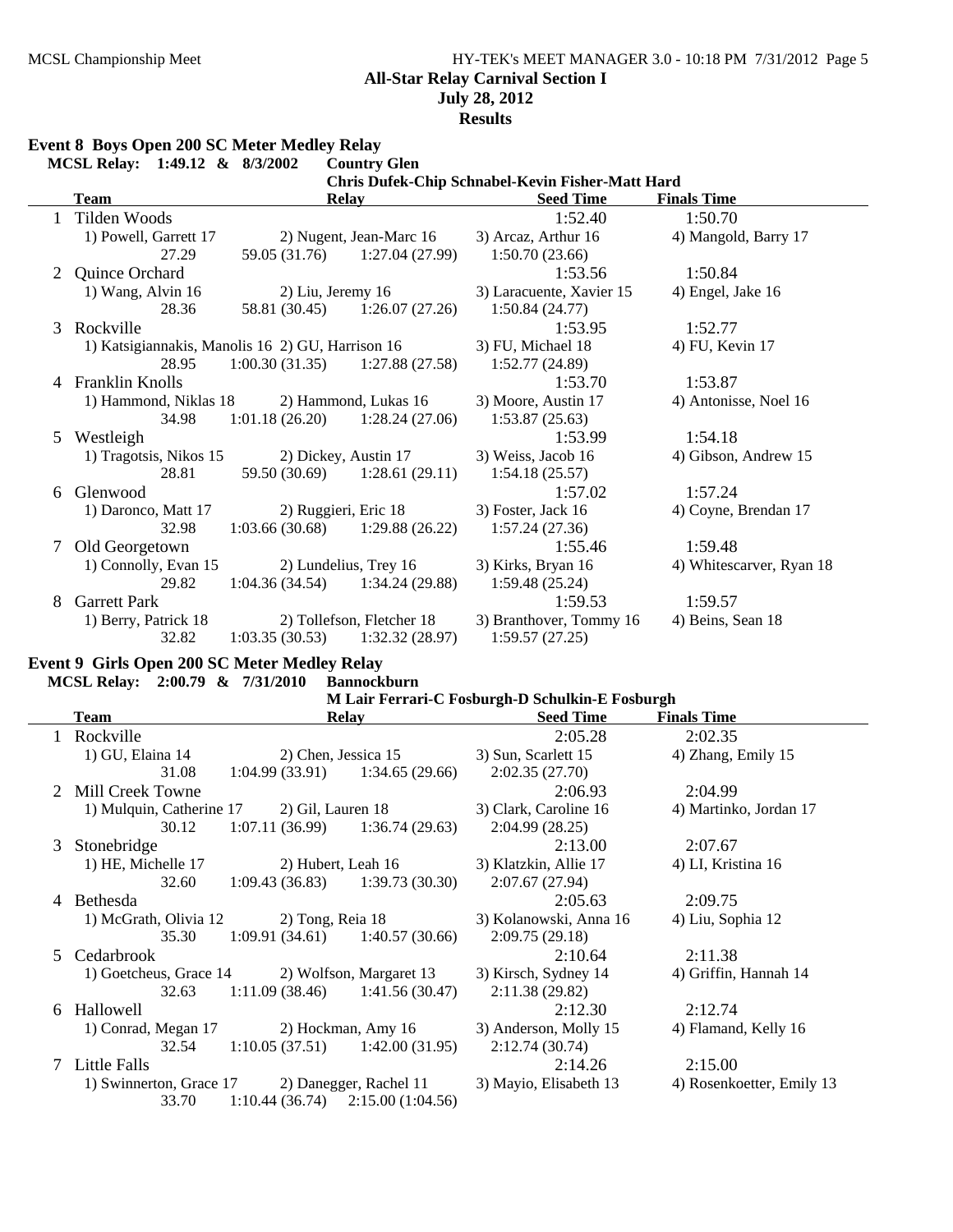## MCSL Championship Meet HY-TEK's MEET MANAGER 3.0 - 10:18 PM 7/31/2012 Page 6 **All-Star Relay Carnival Section I July 28, 2012**

**Results**

| <b>Team</b>               | <b>Relay</b>                                                                                                                                                                                                                                                     | <b>Seed Time</b>                                                                                                                                                                                                                                                                                                                                                                                                              | <b>Finals Time</b>                                                                                                                                                                                                                                                                                                                         |
|---------------------------|------------------------------------------------------------------------------------------------------------------------------------------------------------------------------------------------------------------------------------------------------------------|-------------------------------------------------------------------------------------------------------------------------------------------------------------------------------------------------------------------------------------------------------------------------------------------------------------------------------------------------------------------------------------------------------------------------------|--------------------------------------------------------------------------------------------------------------------------------------------------------------------------------------------------------------------------------------------------------------------------------------------------------------------------------------------|
| Chevy Chase Rec.          |                                                                                                                                                                                                                                                                  | 2:11.41                                                                                                                                                                                                                                                                                                                                                                                                                       | 2:21.56                                                                                                                                                                                                                                                                                                                                    |
| 1) McTaggart, Caroline 15 | 2) Gasaway, Lily 16                                                                                                                                                                                                                                              | 3) Pietrantonio, Sofie 17                                                                                                                                                                                                                                                                                                                                                                                                     | 4) Derr, Susannah 18                                                                                                                                                                                                                                                                                                                       |
| 32.73                     |                                                                                                                                                                                                                                                                  | 2:21.56 (34.86)                                                                                                                                                                                                                                                                                                                                                                                                               |                                                                                                                                                                                                                                                                                                                                            |
|                           |                                                                                                                                                                                                                                                                  |                                                                                                                                                                                                                                                                                                                                                                                                                               |                                                                                                                                                                                                                                                                                                                                            |
|                           |                                                                                                                                                                                                                                                                  |                                                                                                                                                                                                                                                                                                                                                                                                                               |                                                                                                                                                                                                                                                                                                                                            |
|                           |                                                                                                                                                                                                                                                                  |                                                                                                                                                                                                                                                                                                                                                                                                                               |                                                                                                                                                                                                                                                                                                                                            |
| <b>Team</b>               | <b>Relay</b>                                                                                                                                                                                                                                                     | <b>Seed Time</b>                                                                                                                                                                                                                                                                                                                                                                                                              | <b>Finals Time</b>                                                                                                                                                                                                                                                                                                                         |
| Quince Orchard            |                                                                                                                                                                                                                                                                  | 1:08.29                                                                                                                                                                                                                                                                                                                                                                                                                       | 1:06.73                                                                                                                                                                                                                                                                                                                                    |
| 1) Laracuente, Gabriel 10 | 2) Wilcox, Cam 14                                                                                                                                                                                                                                                | 3) Morales, Diego 11                                                                                                                                                                                                                                                                                                                                                                                                          | 4) Martin, Zach 8                                                                                                                                                                                                                                                                                                                          |
| 33.11                     |                                                                                                                                                                                                                                                                  |                                                                                                                                                                                                                                                                                                                                                                                                                               |                                                                                                                                                                                                                                                                                                                                            |
| Rockville                 |                                                                                                                                                                                                                                                                  | 1:08.69                                                                                                                                                                                                                                                                                                                                                                                                                       | 1:07.24                                                                                                                                                                                                                                                                                                                                    |
| 1) Odim, Emmanuel 8       | 2) LI, Alan 10                                                                                                                                                                                                                                                   | 3) Jeang, John 14                                                                                                                                                                                                                                                                                                                                                                                                             | 4) Wijesekera, Sanjay 12                                                                                                                                                                                                                                                                                                                   |
|                           |                                                                                                                                                                                                                                                                  |                                                                                                                                                                                                                                                                                                                                                                                                                               |                                                                                                                                                                                                                                                                                                                                            |
| Germantown                |                                                                                                                                                                                                                                                                  |                                                                                                                                                                                                                                                                                                                                                                                                                               | 1:07.25                                                                                                                                                                                                                                                                                                                                    |
|                           |                                                                                                                                                                                                                                                                  |                                                                                                                                                                                                                                                                                                                                                                                                                               | 4) LI, Alan 13                                                                                                                                                                                                                                                                                                                             |
|                           |                                                                                                                                                                                                                                                                  |                                                                                                                                                                                                                                                                                                                                                                                                                               |                                                                                                                                                                                                                                                                                                                                            |
|                           |                                                                                                                                                                                                                                                                  |                                                                                                                                                                                                                                                                                                                                                                                                                               | 1:07.83                                                                                                                                                                                                                                                                                                                                    |
|                           |                                                                                                                                                                                                                                                                  |                                                                                                                                                                                                                                                                                                                                                                                                                               | 4) Van Wagener, Tyler 12                                                                                                                                                                                                                                                                                                                   |
|                           |                                                                                                                                                                                                                                                                  |                                                                                                                                                                                                                                                                                                                                                                                                                               |                                                                                                                                                                                                                                                                                                                                            |
|                           |                                                                                                                                                                                                                                                                  |                                                                                                                                                                                                                                                                                                                                                                                                                               | 1:08.54                                                                                                                                                                                                                                                                                                                                    |
|                           |                                                                                                                                                                                                                                                                  |                                                                                                                                                                                                                                                                                                                                                                                                                               | 4) Wolk, Alex 8                                                                                                                                                                                                                                                                                                                            |
|                           |                                                                                                                                                                                                                                                                  |                                                                                                                                                                                                                                                                                                                                                                                                                               |                                                                                                                                                                                                                                                                                                                                            |
|                           |                                                                                                                                                                                                                                                                  |                                                                                                                                                                                                                                                                                                                                                                                                                               | 1:08.70                                                                                                                                                                                                                                                                                                                                    |
|                           |                                                                                                                                                                                                                                                                  |                                                                                                                                                                                                                                                                                                                                                                                                                               | 4) Orcev, Oliver 8                                                                                                                                                                                                                                                                                                                         |
|                           |                                                                                                                                                                                                                                                                  |                                                                                                                                                                                                                                                                                                                                                                                                                               | 1:11.19                                                                                                                                                                                                                                                                                                                                    |
|                           |                                                                                                                                                                                                                                                                  |                                                                                                                                                                                                                                                                                                                                                                                                                               | 4) Sheets, Eli 8                                                                                                                                                                                                                                                                                                                           |
|                           |                                                                                                                                                                                                                                                                  |                                                                                                                                                                                                                                                                                                                                                                                                                               | 1:11.44                                                                                                                                                                                                                                                                                                                                    |
|                           |                                                                                                                                                                                                                                                                  |                                                                                                                                                                                                                                                                                                                                                                                                                               | 4) Nickel, Conner 8                                                                                                                                                                                                                                                                                                                        |
|                           |                                                                                                                                                                                                                                                                  |                                                                                                                                                                                                                                                                                                                                                                                                                               |                                                                                                                                                                                                                                                                                                                                            |
|                           | 40.87<br>1) Nachod, Benjamin 8<br>38.41<br>Wildwood Manor<br>37.42<br>Stonegate<br>1) Gruner, Ryan 10<br>35.11<br><b>Woodley Gardens</b><br>1) Orcev, Djordje 11<br>36.18<br>King Farm<br>1) Nguyen, Matthew 12<br>Potomac Woods<br>1) Rosner, Jacob 10<br>36.39 | (Event 9 Girls Open 200 SC Meter Medley Relay)<br>1:13.87(41.14)<br>MCSL Relay: 1:01.86 & 7/31/2010<br><b>Rockville</b><br>1:06.73(33.62)<br>1:07.24(26.37)<br>2) Ren, Glenn 12<br>1:07.25(28.84)<br>1) Van Wagener, Jackson 8<br>2) Dommerholt, Aram 14<br>1:07.83(30.41)<br>2) Stanton, Aaron 11<br>1:08.54(33.43)<br>2) Oehler, Harrison 10<br>1:08.70(32.52)<br>2) Huang, Joey 10<br>2) Lazar, Jason 14<br>1:11.44(35.05) | 1:46.70(32.83)<br>Event 10 Boys 14 & Under 100 SC Meter Medley Graduated Relay<br>J Jeang, H Gu, D Troung, S Wijesekera<br>1:09.29<br>3) Sabad, Michael 10<br>1:11.10<br>3) Pottker, Matthew 10<br>1:06.75<br>3) Tarbrake, Brandon 14<br>1:10.30<br>3) Bartlett, Riley 14<br>1:12.60<br>3) Ashkin, Jase 14<br>1:10.22<br>3) Howley, Joe 12 |

#### **Event 11 Girls 14 & Under 100 SC Meter Medley Graduated Relay MCSL Relay: 1:05.25 & 7/30/2011 Tilden Woods**

# **N HORIKAWA, A PIEPOL, N LOPEZ, J FAN**

|   | Team                      | <b>Relay</b>                                    | <b>Seed Time</b>            | <b>Finals Time</b>         |
|---|---------------------------|-------------------------------------------------|-----------------------------|----------------------------|
|   | 1 Upper County            |                                                 | 1:11.08                     | 1:08.94                    |
|   | 1) Wang, Emilyt 12        | 2) GU, Michelle 10                              | 3) Song, Dorit 14           | 4) CU, Jasmine 8           |
|   | 36.27                     | 1:08.94(32.67)                                  |                             |                            |
| 2 | <b>Bethesda</b>           |                                                 | 1:10.41                     | 1:09.72                    |
|   | 1) Liu, Amanda 10         | 2) McGrath, Olivia 12                           | 3) Hallmark, Kate 8         | 4) Henninger, Justine 13   |
|   | 37.06                     | 1:09.72(32.66)                                  |                             |                            |
|   | 3 Potomac Woods           |                                                 | 1:10.64                     | 1:09.80                    |
|   | 1) Gutierrez, Clarissa 12 | 2) Schneider, Caroline Tay 8 3) Kaplan, Mara 13 |                             | 4) Sharkey, Megan Kenna 10 |
|   | 41.21                     | 1:09.80(28.59)                                  |                             |                            |
|   | 4 Woodcliffe              |                                                 | 1:12.07                     | 1:09.88                    |
|   | 1) Wang, Autumn 10        | 2) Song, Kelsy 14                               | 3) Lee, Candice 12          | 4) Morissette, Kylie 8     |
| 5 | Country Glen              |                                                 | 1:11.04                     | 1:10.47                    |
|   |                           | 1) Fisher, MACKENZIE 13 2) Feldberg, Sacha 10   | 3) Wagman, Jordyn 11        | 4) Venditti, Francesca 8   |
|   | 38.19                     | 1:10.47(32.28)                                  |                             |                            |
| 6 | <b>Manchester Farm</b>    |                                                 | 1:12.72                     | 1:12.90                    |
|   | 1) Elliott, Grace 12      | 2) Morrison, Sophia 8                           | 3) Gribble, Dylan Rachel 13 | 4) Oates, Taylor 10        |
|   | 41.49                     | 1:12.90(31.41)                                  |                             |                            |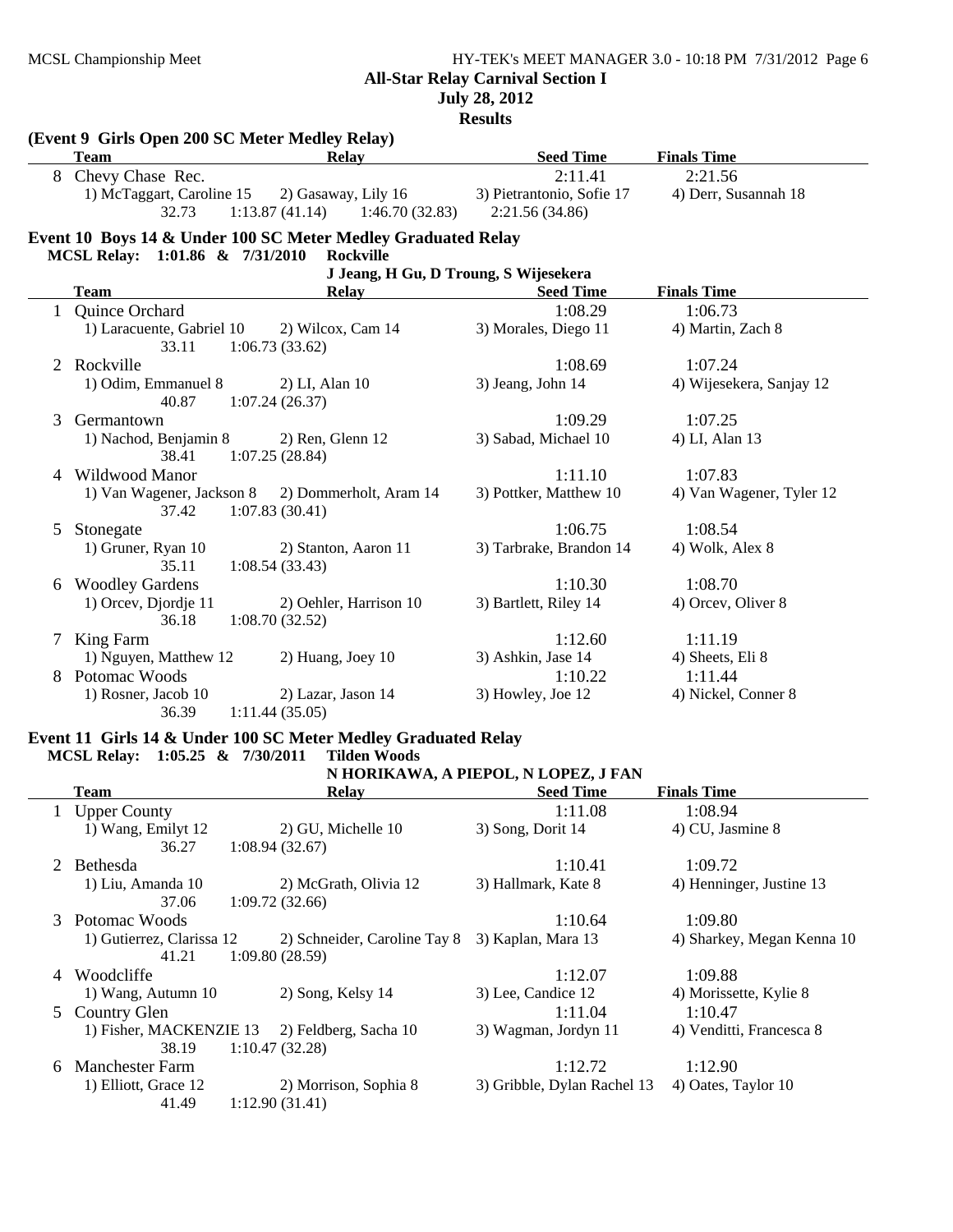#### **All-Star Relay Carnival Section I**

**July 28, 2012**

**Results**

## **(Event 11 Girls 14 & Under 100 SC Meter Medley Graduated Relay)**

| <b>Team</b>           | <b>Relay</b>           | <b>Seed Time</b>       | <b>Finals Time</b>  |  |
|-----------------------|------------------------|------------------------|---------------------|--|
| Little Falls          |                        | 1:14.22                | 1:12.91             |  |
| 1) Shapland, Emily 10 | 2) Danegger, Rachel 11 | 3) Berger, Jill 8      | 4) Berger, Alex 13  |  |
| 39.07                 | 1:12.91(33.84)         |                        |                     |  |
| Northwest Branch      |                        | 1:18.62                | 1:18.17             |  |
| 1) West, Lauren 7     | 2) Moore, Emma 14      | 3) Gonzalez, Lillie 10 | 4) Mion, Jillian 12 |  |
| 42.50                 | 1:18.17(35.67)         |                        |                     |  |

## **Event 12 Boys 8 & Under 100 SC Meter Medley Relay**

**MCSL Relay: 1:18.80 & 7/31/2010 Rockville**

# **N Karayianis, D Troung, A Li, A Qin**

|   | <b>Team</b>               | <b>Relay</b>           | <b>Seed Time</b>        | <b>Finals Time</b>    |
|---|---------------------------|------------------------|-------------------------|-----------------------|
|   | Wildwood Manor            |                        | 1:31.39                 | 1:24.08               |
|   | 1) Van Wagener, Jackson 8 | 2) Soros, Martin 8     | 3) Eisenbrey, Matthew 8 | 4) Good, Asher 7      |
|   | 44.62                     | 1:24.08(39.46)         |                         |                       |
| 2 | Quince Orchard            |                        | 1:27.10                 | 1:26.15               |
|   | 1) Greenberg, Cole 8      | 2) Dunne, Steven 8     | 3) McKenna, Conor 8     | 4) Martin, Zach 8     |
|   | 47.96                     | 1:26.15(38.19)         |                         |                       |
| 3 | <b>Woodley Gardens</b>    |                        | 1:28.06                 | 1:26.70               |
|   | 1) Lieske, James 8        | 2) Guardado, Michael 7 | 3) Oehler, Everett 8    | 4) Orcey, Oliver 8    |
|   | 57.59                     | 1:26.70(29.11)         |                         |                       |
| 4 | <b>Upper County</b>       |                        | 1:37.62                 | 1:27.54               |
|   | 1) Kim, Bryan 7           | 2) Douma, Alexander 8  | $3)$ Seen, Leo $8$      | 4) Gorman, Brady 7    |
| 5 | Mill Creek Towne          |                        | 1:28.78                 | 1:27.58               |
|   | $1)$ Lee, Jett 8          | 2) Martin, Benjamin 8  | 3) Webster, Jordan 8    | 4) Clark, Zane 8      |
|   | 50.19                     | 1:27.58(37.39)         |                         |                       |
| 6 | Tallyho                   |                        | 1:32.75                 | 1:30.13               |
|   | 1) Wolfson, Josh 8        | 2) Zuo, Dan Wei 7      | 3) Cheng, Joshua 7      | 4) Bautz, Fletcher 7  |
| 7 | Damascus                  |                        | 1:35.37                 | 1:31.48               |
|   | 1) Wissink, Jack 8        | 2) Beabout, Owen 8     | 3) Hess, Michael 8      | 4) Dunathan, Dillon 7 |
|   | 54.84                     | 1:31.48(36.64)         |                         |                       |
|   | Germantown                |                        | 1:39.25                 | DQ                    |
|   | 1) Nachod, Benjamin 8     | 2) Tejada, Daniel 7    | 3) Ren, Dale 8          | 4) Torrejon, Julio 8  |

# **Event 13 Girls 8 & Under 100 SC Meter Medley Relay MCSL Relay: 1:23.59 & 7/30/2005 Poolesville**

| S Kasner, L James, W Carmack, H Wilson |                        |                              |                        |                          |  |
|----------------------------------------|------------------------|------------------------------|------------------------|--------------------------|--|
|                                        | <b>Team</b>            | <b>Relay</b>                 | <b>Seed Time</b>       | <b>Finals Time</b>       |  |
|                                        | <b>Woodley Gardens</b> |                              | 1:36.79                | 1:30.69                  |  |
|                                        | 1) Blake, Katherine 8  | 2) Thompson, Emma 8          | 3) Baird, Elena 8      | 4) Murray, Grace 8       |  |
|                                        | 1:00.07                | 1:30.69(30.62)               |                        |                          |  |
|                                        | 2 Country Glen         |                              | 1:38.12                | 1:32.30                  |  |
|                                        | 1) Feldberg, Adele 8   | 2) Calkins, Chelsea 7        | 3) Venditti, Kara 8    | 4) Venditti, Francesca 8 |  |
|                                        | 53.31                  | 1:32.30(38.99)               |                        |                          |  |
| 3                                      | Wildwood Manor         |                              | 1:36.07                | 1:32.82                  |  |
|                                        | 1) Yetter, Grace 8     | 2) Pottker, Nora 7           | 3) Steiner, Miku 8     | 4) Ali, Caroline 8       |  |
|                                        | 50.28                  | 1:32.82(42.54)               |                        |                          |  |
| 4                                      | Woodcliffe             |                              | 1:33.74                | 1:33.42                  |  |
|                                        | 1) Morissette, Kylie 8 | 2) Gerardi, Ellie Giovanna 8 | 3) Dicello, Kayla 8    | 4) Wang, Irene Xiaohan 7 |  |
|                                        | 1:00.07                | 1:33.42(33.35)               |                        |                          |  |
|                                        | 5 King Farm            |                              | 1:38.51                | 1:36.33                  |  |
|                                        | 1) Myers, Ella Donya 8 | 2) Reich, Mikayla 8          | 3) Liao, Grace Ruoyi 8 | 4) Romano, Kiara 7       |  |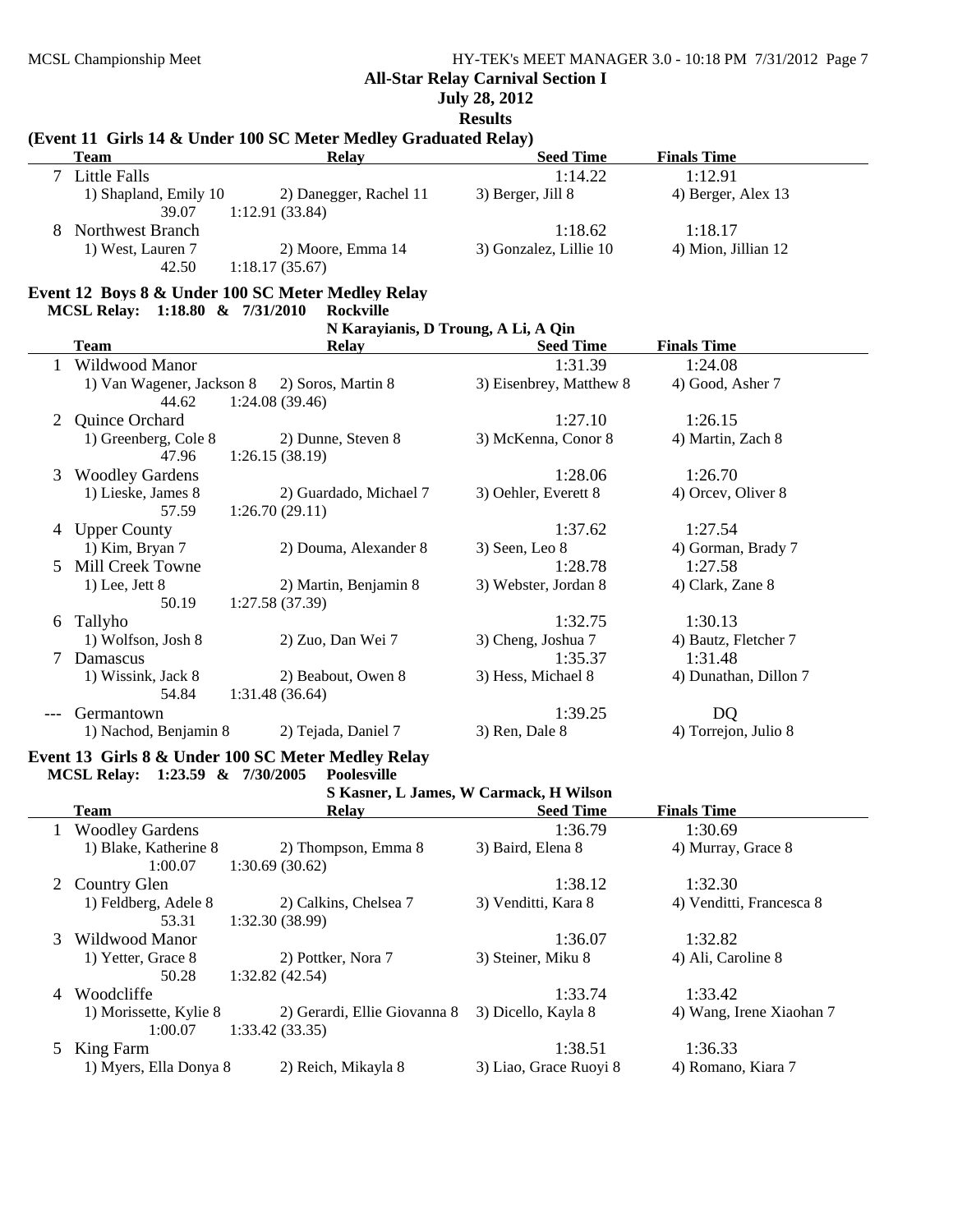# MCSL Championship Meet HY-TEK's MEET MANAGER 3.0 - 10:18 PM 7/31/2012 Page 8

**All-Star Relay Carnival Section I**

**July 28, 2012**

**Results**

|   |                                              | (Event 13 Girls 8 & Under 100 SC Meter Medley Relay)             |                                        |                              |
|---|----------------------------------------------|------------------------------------------------------------------|----------------------------------------|------------------------------|
|   | <b>Team</b>                                  | <b>Relay</b>                                                     | <b>Seed Time</b>                       | <b>Finals Time</b>           |
|   | 6 Mill Creek Towne                           |                                                                  | 1:36.29                                | 1:36.91                      |
|   | 1) Sievert, Madeline 8<br>58.15              | 2) Ferouz, Lucy 8<br>1:36.91(38.76)                              | 3) Simonson, Grace 8                   | 4) Ceely, Kiera 8            |
| 7 | Tilden Woods                                 |                                                                  | 1:37.84                                | 1:37.34                      |
|   | 1) Osterman, Erin 8                          | 2) Vallefuoco, Bianca 8                                          | 3) Drill, Stina 8                      | 4) Gentile, Alexis 7         |
|   | --- River Falls                              |                                                                  | 1:34.61                                | DQ                           |
|   |                                              | 1) Harrison, Elena Simone 7 2) Cross, Isabella 8                 | 3) Dougherty, Erin 8                   | 4) Brown, Francesca 8        |
|   | 51.05                                        | DQ (39.22)                                                       |                                        |                              |
|   | Event 14 Boys 9-10 100 SC Meter Medley Relay |                                                                  |                                        |                              |
|   | MCSL Relay: 1:08.72 & 7/30/2011              | <b>Potomac Woods</b>                                             |                                        |                              |
|   |                                              |                                                                  | A LAZAR, J HOWLEY, N WAYLAND, J KAPLAN |                              |
|   | <b>Team</b>                                  | <b>Relay</b>                                                     | <b>Seed Time</b>                       | <b>Finals Time</b>           |
|   | 1 Mill Creek Towne                           |                                                                  | 1:13.82                                | 1:12.56                      |
|   | 1) Crocker, Jonathan 10<br>39.24             | 2) Trahern, Christopher 10<br>1:12.56(33.32)                     | 3) Matusek, Sammy 10                   | 4) Neff, Jeremy 10           |
| 2 | Stonegate                                    |                                                                  | 1:14.53                                | 1:12.79                      |
|   | 1) VU, Christopher 9<br>40.89                | 2) Roux, Jonathan 10<br>1:12.79(31.90)                           | 3) Gruner, Ryan 10                     | 4) Ferguson, Noah 10         |
| 3 | Tallyho                                      |                                                                  | 1:13.64                                | 1:12.94                      |
|   | 1) Feyerick, Brett 9<br>38.53                | 2) Zuo, Ben Long 9<br>1:12.94(34.41)                             | 3) Barclay, Cameron 9                  | 4) Tang, Michael 10          |
| 4 | <b>Woodley Gardens</b>                       |                                                                  | 1:14.08                                | 1:13.35                      |
|   | 1) Oehler, Harrison 10<br>38.92              | 2) Jones, Liam 9<br>1:13.35(34.43)                               | 3) Rose, Brian 9                       | 4) Orcev, Jack 9             |
| 5 | <b>Merrimack Park</b>                        |                                                                  | 1:17.47                                | 1:14.50                      |
|   | 1) Gonzalez, Jack 10                         | 2) Levine, Josh 9                                                | 3) Grinschgl, Johann 10                | 4) Hanna, Sang 10            |
|   | 47.79                                        | 1:14.50(26.71)                                                   |                                        |                              |
| 6 | Quince Orchard                               |                                                                  | 1:16.21                                | 1:15.25                      |
|   | 1) Wang, Isaac 10<br>46.71                   | 2) Burke, Carson 10<br>1:15.25(28.54)                            | 3) Zangla, Victor Nunzio 9             | 4) Laracuente, Gabriel 10    |
| 7 | Wildwood Manor                               |                                                                  | 1:19.41                                | 1:16.09                      |
|   | 1) Connelly, Patrick 10<br>43.39             | 2) Bajwa, Dai 9<br>1:16.09(32.70)                                | 3) Pottker, Matthew 10                 | 4) Robinson, Grant 10        |
| 8 | Palisades                                    |                                                                  | 1:22.16                                | 1:19.47                      |
|   | 1) Cooper, Alec 9                            | 2) Karp, Max Hudson 10                                           | 3) Paulos, Michael 10                  | 4) Thornton, Andre Daniel 10 |
|   | MCSL Relay: 1:08.54 & 7/31/2010              | Event 15 Girls 9-10 100 SC Meter Medley Relay<br><b>Bethesda</b> |                                        |                              |
|   |                                              |                                                                  | O McGrath, M Dimitrov, H Kannan, S Liu |                              |
|   | <b>Team</b>                                  | <b>Relay</b>                                                     | <b>Seed Time</b>                       | <b>Finals Time</b>           |
| 1 | Bethesda                                     |                                                                  | 1:11.19                                | 1:11.77                      |
|   | 1) Liu, Amanda 10                            | 2) Kistner, Lillian 10                                           | 3) McGrath, Eleanor 10                 | 4) Hallmark, Caroline 10     |
|   | 39.94                                        | 1:11.77(31.83)                                                   |                                        |                              |
| 2 | Stonegate                                    |                                                                  | 1:13.38                                | 1:12.19                      |
|   | 1) Lamb, Shannon 10                          | 2) Wallace, Jordan 10                                            | 3) Thomas, Tia 9                       | 4) Sanidad, Brianna 10       |
|   | 37.39                                        | 1:12.19(34.80)                                                   |                                        |                              |

3 Potomac Woods 1:14.21 1:13.78 1) Damonte, Samantha 10 2) Howley, Caroline 10 3) Sharkey, Megan Kenna 10 4) Spencer, Katie 10 40.36 1:14.21 (33.85)

4 Kentlands<br>1:15.78 1:17.12 1:15.78<br>1) Harnois, Hannah 10 2) Fogle, Samantha 10 3) Anderson, Kasey 9 4) McNeal, Hannah 10 2) Fogle, Samantha 10 3) Anderson, Kasey 9 4) McNeal, Paige Christine 10 42.04 1:15.78 (33.74) 42.04 1:15.78 (33.74)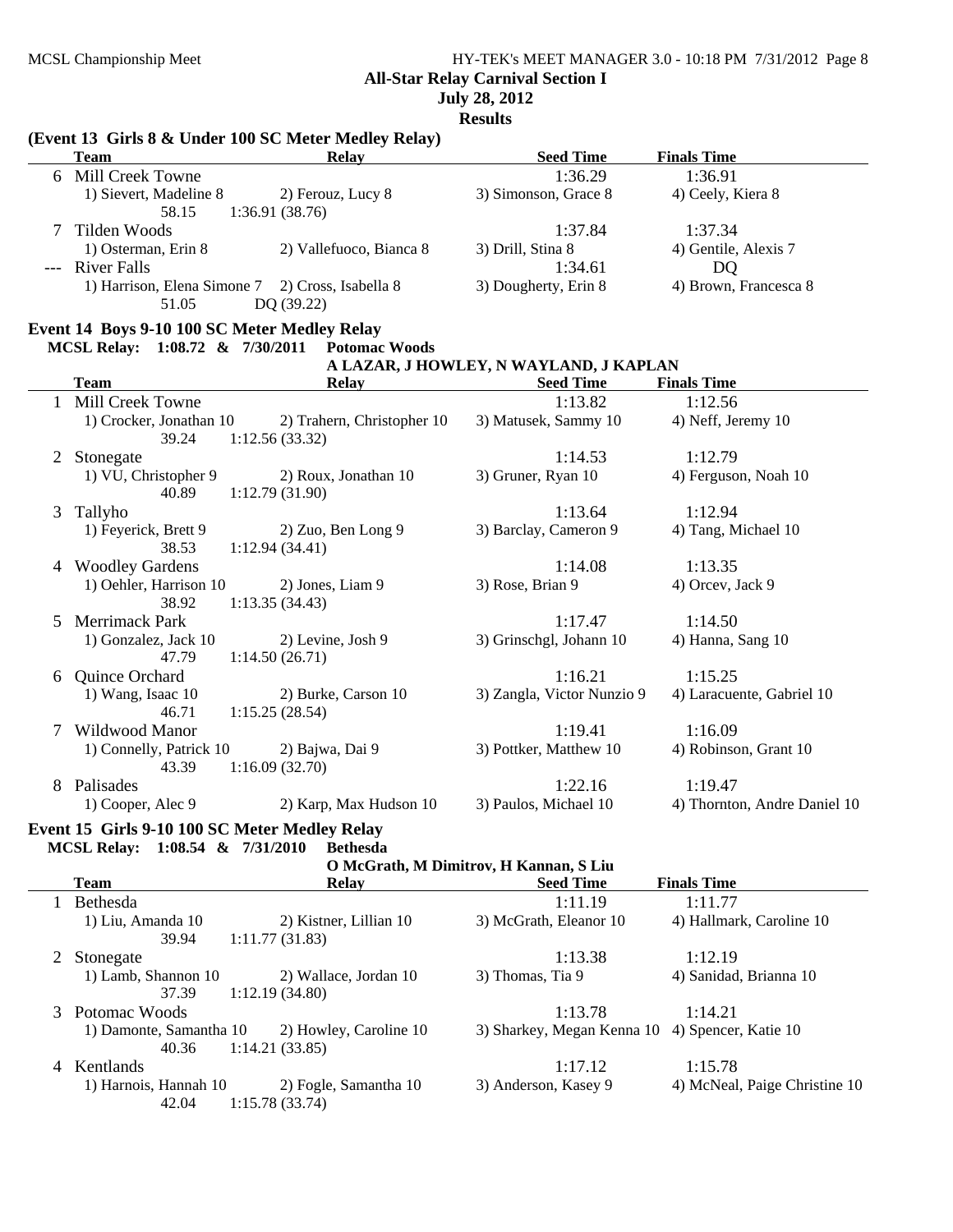$\overline{\phantom{0}}$ 

# MCSL Championship Meet HY-TEK's MEET MANAGER 3.0 - 10:18 PM 7/31/2012 Page 9 **All-Star Relay Carnival Section I**

# **July 28, 2012**

**Results**

|   | (Event 15 Girls 9-10 100 SC Meter Medley Relay) |                                      |                                              | Results                                                               |                                |
|---|-------------------------------------------------|--------------------------------------|----------------------------------------------|-----------------------------------------------------------------------|--------------------------------|
|   | <b>Team</b>                                     | <b>Relay</b>                         |                                              | <b>Seed Time</b>                                                      | <b>Finals Time</b>             |
|   | 5 Lakelands<br>1) Brick, Lindsey 10             | 2) Morris, Annie 9                   |                                              | 1:19.83<br>3) Ransing, Lauren 10                                      | 1:16.48<br>4) Faraone, Kate 10 |
|   | 41.87                                           | 1:16.48(34.61)                       |                                              |                                                                       |                                |
| 6 | Mill Creek Towne                                |                                      |                                              | 1:18.26                                                               | 1:18.16                        |
|   | 1) Crocker, Sarah 10<br>42.01                   | 2) Powell, Riley 9<br>1:18.16(36.15) |                                              | 3) Ceely, Madelyn 10                                                  | 4) O'Hara, Bridget 9           |
|   | Mohican                                         |                                      |                                              | 1:19.09                                                               | DQ                             |
|   | 1) Melrod, Ally 10<br>41.24                     | 2) Johnson, Julia 10<br>DQ (34.29)   |                                              | 3) Johnson, Sarah 10                                                  | 4) Redisch, Annabel 10         |
|   | Woodcliffe                                      |                                      |                                              | 1:15.70                                                               | DQ                             |
|   | 1) Wang, Autumn 10<br>38.83                     | DQ (36.85)                           | 2) Wang, Sophia Shuya 10                     | 3) Qian, Helen 10                                                     | 4) Yang, Helena Fay 10         |
|   | Event 16 Mixed 15-18 200 SC Meter Medley Relay  |                                      |                                              |                                                                       |                                |
|   | MCSL Relay: 1:54.98 & 7/2/2006                  |                                      | <b>Flower Valley</b>                         |                                                                       |                                |
|   | <b>Team</b>                                     |                                      |                                              | Kelli Kyle-Colleen Haase-Mike Haseman-Ben Mechack<br><b>Seed Time</b> | <b>Finals Time</b>             |
| 1 | Tilden Woods                                    | <b>Relay</b>                         |                                              | 1:57.72                                                               | 1:55.58                        |
|   | 1) Powell, Garrett M17                          |                                      | 2) Nugent, Jean-Marc M16                     | 3) Epstein, Anna W18                                                  | 4) Drill, Sidney W18           |
|   | 27.80                                           | 59.21 (31.41)                        | 1:28.06(28.85)                               | 1:55.58(27.52)                                                        |                                |
|   | 2 Rockville                                     |                                      |                                              | 1:57.93                                                               | 1:56.35                        |
|   | 1) Sun, Scarlett W15                            | 2) GU, Harrison M16                  |                                              | 3) FU, Michael M18                                                    | 4) Chen, Jessica W15           |
|   | 30.99                                           | 1:01.72(30.73)                       | 1:29.38(27.66)                               | 1:56.35(26.97)                                                        |                                |
| 3 | Mill Creek Towne                                |                                      |                                              | 2:00.58                                                               | 1:57.47                        |
|   | 1) Mulquin, Catherine W17                       |                                      | 2) Garfield, Evan M18                        | 3) Clark, Caroline W16                                                | 4) Triau, Matthew M15          |
|   | 29.85                                           | 1:01.15(31.30)                       | 1:30.79(29.64)                               | 1:57.47(26.68)                                                        |                                |
| 4 | <b>Woodley Gardens</b>                          |                                      |                                              | 1:59.89                                                               | 2:01.63                        |
|   | 1) Ferguson, Ashleigh W18                       | 2) Mercer, Leo M17                   |                                              | 3) Din, Matthew M16                                                   | 4) Klausing, Kimberly W16      |
|   | 32.13                                           | $1:03.50(31.37)$ $1:32.11(28.61)$    |                                              | 2:01.63(29.52)                                                        |                                |
| 5 | Bannockburn                                     |                                      |                                              | 2:05.53                                                               | 2:01.67                        |
|   | 1) Lair Ferrari, Andy M17                       |                                      | 2) Chitwood, Ryan M17                        | 3) Fosburgh, Elizabeth W17                                            | 4) Fosburgh, Callie W18        |
|   | 29.69                                           | 1:02.61(32.92)                       | 1:33.61(31.00)                               | 2:01.67(28.06)                                                        |                                |
| 6 | Quince Orchard                                  |                                      |                                              | 2:03.31                                                               | 2:01.75                        |
|   | 1) Wang, Alvin M16<br>28.32                     | 2) Liu, Jeremy M16<br>59.07 (30.75)  | 1:31.16(32.09)                               | 3) Zangla, Carol Ann W15<br>2:01.75(30.59)                            | 4) Konecke, Jessica W17        |
|   | 7 Glenwood                                      |                                      |                                              | 2:05.33                                                               | 2:02.64                        |
|   | 1) Foster, Jack M16<br>28.54                    | 1:00.10(31.56)                       | 2) Ruggieri, Eric M18<br>1:32.27(32.17)      | 3) Mayfield, Emily W15<br>2:02.64(30.37)                              | 4) McGovern, Erica W15         |
| 8 | <b>Garrett Park</b>                             |                                      |                                              | 2:07.00                                                               | 2:06.49                        |
|   | 1) Berry, Patrick M18<br>33.65                  | 1:02.91(29.26)                       | 2) Tollefson, Fletcher M18<br>1:36.95(34.04) | 3) Holden, Sammy W15<br>2:06.49(29.54)                                | 4) Lasche, Olivia W17          |
|   | Event 17 Boys 11-12 200 SC Meter Medley Relay   |                                      |                                              |                                                                       |                                |
|   | MCSL Relay: 2:09.88 & 6/22/2008                 |                                      | <b>Rockville</b>                             |                                                                       |                                |
|   |                                                 |                                      |                                              | M Katsigiannakis, H Gu, N Tragotsis, A Gibson                         |                                |
|   | <b>Team</b>                                     | <b>Relay</b>                         |                                              | <b>Seed Time</b>                                                      | <b>Finals Time</b>             |
|   | $W_0$ $\alpha$ d $\alpha$ liff $\alpha$         |                                      |                                              | 2.15.50                                                               | 2.12.20                        |

| Team       | Relay                 | <b>Seed Time</b>                                 | <b>Finals Time</b>                |
|------------|-----------------------|--------------------------------------------------|-----------------------------------|
| Woodcliffe |                       | 2:15.59                                          | 2:12.29                           |
|            | 2) Garvey, Noah 12    | 3) Song, Kevin 12                                | 4) Kim, Justin 12                 |
| 37.15      | 1:10.98(33.83)        | 2:12.29(28.21)                                   |                                   |
|            |                       | 2:17.37                                          | 2:14.70                           |
|            | 2) Mendley, Steven 11 | 3) Umansky, David 12                             | 4) Wijesekera, Sanjay 12          |
| 35.40      | 1:14.05(38.65)        | 2:14.70(27.37)                                   |                                   |
|            | 2 Rockville           | 1) Chang, Sebastian 11<br>1) Schwartz, Andrei 11 | 1:44.08(33.10)<br>1:47.33 (33.28) |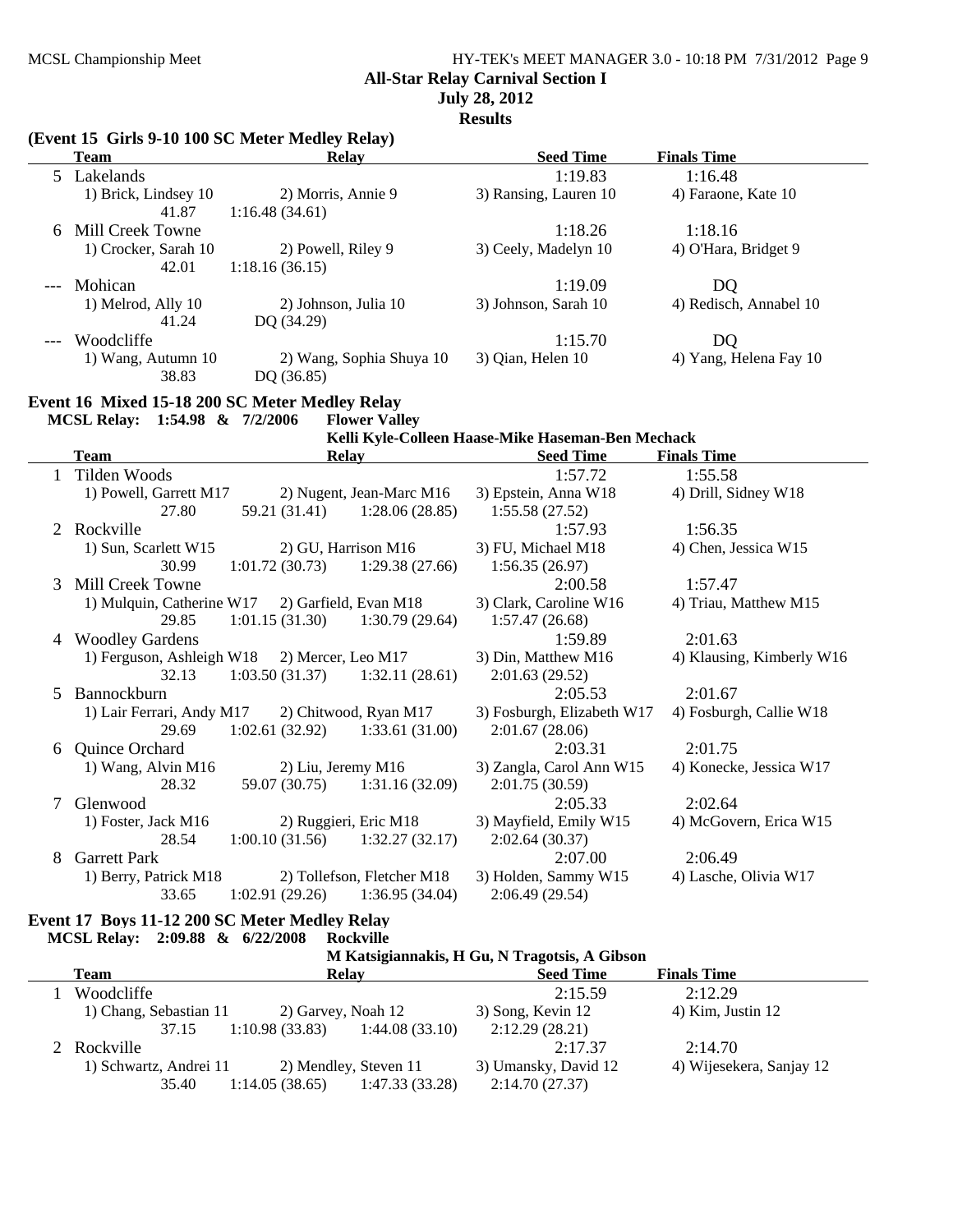# MCSL Championship Meet HY-TEK's MEET MANAGER 3.0 - 10:18 PM 7/31/2012 Page 10 **All-Star Relay Carnival Section I July 28, 2012**

**Results**

### **(Event 17 Boys 11-12 200 SC Meter Medley Relay)**

|   | Team                   | <b>Relay</b>                      |                       | <b>Seed Time</b>       | <b>Finals Time</b>     |
|---|------------------------|-----------------------------------|-----------------------|------------------------|------------------------|
|   | 3 Potomac Woods        |                                   |                       | 2:17.82                | 2:15.28                |
|   | 1) Lazar, Aaron 11     |                                   | 2) Howley, Joe 12     | 3) Jordan, Max 12      | 4) Howley, John 11     |
|   | 33.75                  | $1:10.32(36.57)$ $1:45.63(35.31)$ |                       | 2:15.28(29.65)         |                        |
| 4 | Tilden Woods           |                                   |                       | 2:18.23                | 2:17.35                |
|   | 1) Burgett, Justin 12  | 2) Ellett, Timmy 11               |                       | 3) Braviak, Matthew 12 | 4) Nguyen, John 11     |
|   | 35.38                  | $1:12.52(37.14)$ $1:44.09(31.57)$ |                       | 2:17.35(33.26)         |                        |
|   | <b>Woodley Gardens</b> |                                   |                       | 2:20.33                | 2:21.07                |
|   | $1)$ Rose, Jack $11$   |                                   | 2) Guardado, Tony 12  | 3) Orcev, Djordje 11   | 4) Din, Connor 11      |
|   |                        |                                   | 1:15.75()             | 1:48.47()              |                        |
|   | 2:21.07(32.60)         |                                   |                       |                        |                        |
| 6 | Little Falls           |                                   |                       | 2:28.10                | 2:25.85                |
|   | 1) Marder, John 11     |                                   | 2) Swinnerton, Sam 12 | 3) Lieberman, David 12 | 4) Baruch Fry, Josh 12 |
|   | 37.73                  | $1:18.91(41.18)$ $1:51.68(32.77)$ |                       | 2:25.85(34.17)         |                        |
|   | Stonebridge            |                                   |                       | 2:33.11                | 2:34.08                |
|   | 1) Higgins, Nathan 12  | 2) Zhou, Justin 12                |                       | 3) Jong, Bryan 12      | 4) Raichura, Jay 11    |
|   | 36.22                  | $1:19.96(43.74)$ $1:54.00(34.04)$ |                       | 2:34.08(40.08)         |                        |
|   | <b>Quince Orchard</b>  |                                   |                       | 2:34.93                | DQ                     |
|   | 1) Dunne, Bryan 11     |                                   | 2) Burke, Austin 12   | 3) Holten, Daniel 12   | 4) Morales, Diego 11   |
|   | 41.48                  | $1:25.41(43.93)$ $2:08.15(42.74)$ |                       | DQ (23.09)             |                        |

# **Event 18 Girls 11-12 200 SC Meter Medley Relay<br>MCSL Relay: 2:11.84 & 8/1/2009 Rockville**

**MCSL Relay: 2:11.84 & 8/1/2009** 

 $\overline{\phantom{a}}$ 

**Elaina Gu-Jessica Chen-Scarlett Sun-Emily Zhang**

| <b>Relay</b><br><b>Team</b> |                                                   | <b>Seed Time</b>                  | <b>Finals Time</b>      |                        |                               |
|-----------------------------|---------------------------------------------------|-----------------------------------|-------------------------|------------------------|-------------------------------|
| L                           | Stonegate                                         |                                   |                         | 2:18.60                | 2:18.83                       |
|                             | 1) Plihal, Olivia 12                              |                                   | 2) Sanidad, Cassie 11   | 3) Gload, Kristen 11   | 4) Lamb, Caroline 12          |
|                             | 35.77                                             | 1:14.95(39.18)                    | 1:48.57(33.62)          | 2:18.83(30.26)         |                               |
|                             | 2 Bethesda                                        |                                   |                         | 2:21.34                | 2:23.34                       |
|                             | 1) Liu, Sophia 12                                 |                                   | 2) Romberg, Miranda 11  | 3) McGrath, Olivia 12  | 4) McAfee, Dylan 11           |
|                             | 34.53                                             | $1:17.92(43.39)$ $1:51.65(33.73)$ |                         | 2:23.34(31.69)         |                               |
| 3                           | Hallowell                                         |                                   |                         | 2:27.24                | 2:23.87                       |
|                             | 1) Uchman, Olivia 11                              |                                   | 2) Nguyen, Britney 11   | 3) Athey, Katie 12     | 4) Wade, Allison 11           |
|                             | 43.83                                             | 1:19.12(35.29)                    | 1:51.23(32.11)          | 2:23.87(32.64)         |                               |
|                             | 4 Mill Creek Towne                                |                                   |                         | 2:24.79                | 2:26.05                       |
|                             | 1) Crocker, Julia 12                              | 2) Clark, Isabelle 11             |                         | 3) Matusek, Ellie 12   | 4) Crocker, Katie 12          |
|                             | 55.48                                             | 1:21.85(26.37)                    | 1:54.35(32.50)          | 2:26.05(31.70)         |                               |
|                             | 5 Little Falls                                    |                                   |                         | 2:32.59                | 2:27.24                       |
|                             | 1) Singh, Anna 12                                 |                                   | 2) Danegger, Rachel 11  | 3) Berger, Ellie 11    | 4) Hamm, Carmen 12            |
|                             | 40.60                                             | 1:15.83(35.23)                    | 1:54.30(38.47)          | 2:27.24 (32.94)        |                               |
| 6                           | Mohican                                           |                                   |                         | 2:36.00                | 2:27.74                       |
|                             | 1) Robison, Erica 12                              | 2) Redisch, Lena 12               |                         | 3) Cahill, Chelsea 12  | 4) Cahill, Courtney 12        |
|                             | 34.81                                             | 1:16.32(41.51)                    | 1:53.44(37.12)          | 2:27.74(34.30)         |                               |
| 7                           | Tallyho                                           |                                   |                         | 2:26.81                | 2:28.57                       |
|                             | 1) Bacon, Sophie 11                               |                                   | 2) Vinogradsky, Anya 12 | 3) O'Brien, Sarah 12   | 4) Beauvais, Charlotte 12     |
|                             | 36.68                                             | 1:19.55(42.87)                    | 1:55.41 (35.86)         | 2:28.57(33.16)         |                               |
| 8                           | <b>Garrett Park</b>                               |                                   |                         | 2:34.96                | 2:39.72                       |
|                             | 1) Bonetta-Misteli, Kiki 12 2) Bruch, Adrienne 11 |                                   |                         | 3) Williamson, Kara 12 | 4) Moffett, Elaina Colleen 12 |
|                             | 36.60                                             | 1:28.40(51.80)                    | 2:04.89 (36.49)         | 2:39.72 (34.83)        |                               |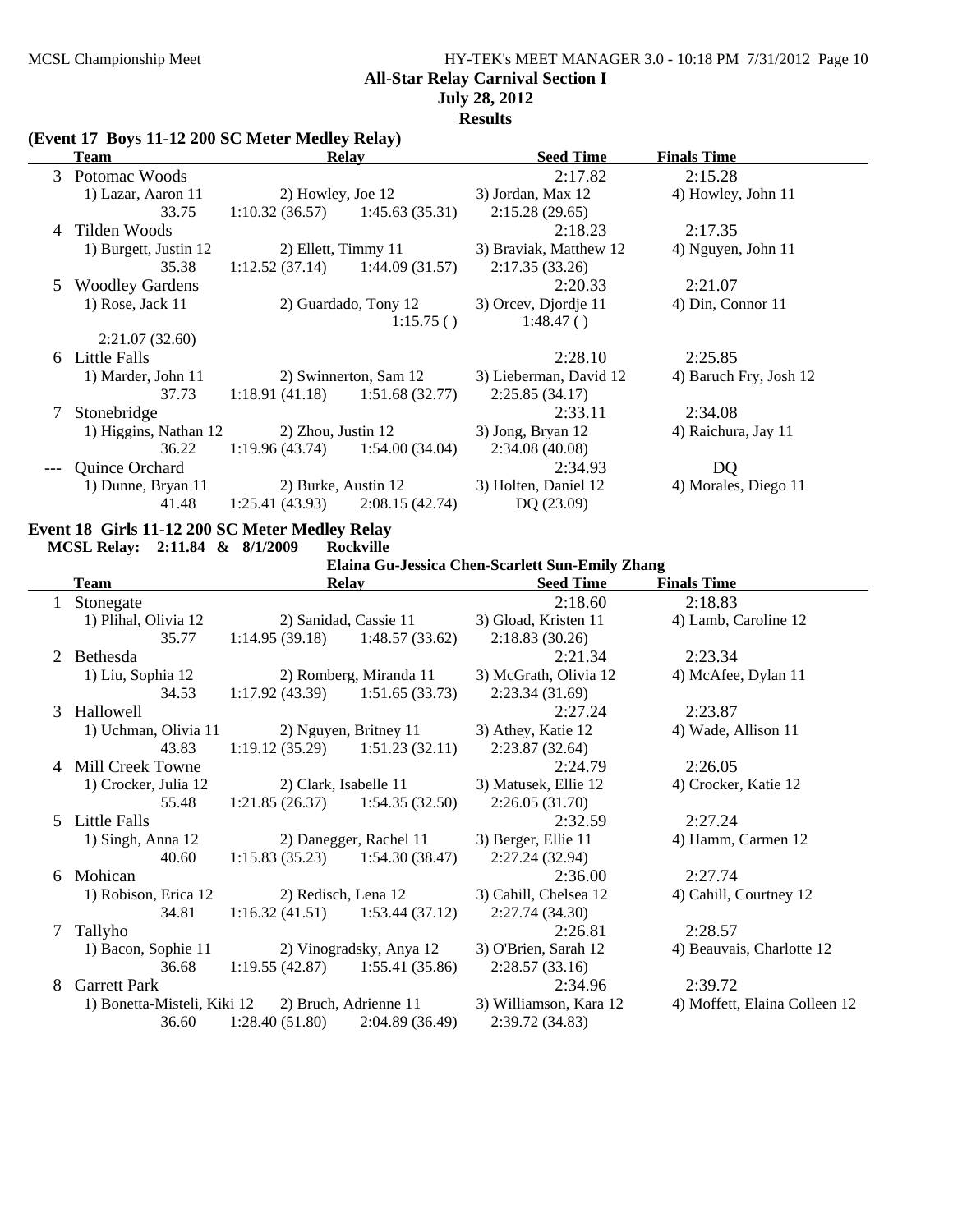## MCSL Championship Meet HY-TEK's MEET MANAGER 3.0 - 10:18 PM 7/31/2012 Page 11 **All-Star Relay Carnival Section I July 28, 2012 Results**

# **Event 19 Boys 13-14 200 SC Meter Medley Relay**

|   | MCSL Relay: 1:58.05 & 7/31/2010 |                                   | <b>Quince Orchard</b>                |                            |                           |
|---|---------------------------------|-----------------------------------|--------------------------------------|----------------------------|---------------------------|
|   |                                 |                                   | A Wang, J Liu, X Laracuente, J Engel |                            |                           |
|   | <b>Team</b>                     |                                   | <b>Relay</b>                         | <b>Seed Time</b>           | <b>Finals Time</b>        |
| 1 | <b>Upper County</b>             |                                   |                                      | 2:03.29                    | 1:58.55                   |
|   | 1) Edskes, Bouke 14             | 2) O'Leary, Ryan 13               |                                      | 3) Tarter, Samuel 13       | 4) CU, Brandon 13         |
|   | 29.02                           | $1:02.76(33.74)$ $1:32.10(29.34)$ |                                      | 1:58.55(26.45)             |                           |
| 2 | Country Glen                    |                                   |                                      | 2:02.47                    | 2:00.15                   |
|   | 1) MACKEY, Colin 14             | 2) Gerber, Drew 14                |                                      | 3) Yao, Eddie 14           | 4) Kim, Abraham 14        |
|   | 31.13                           | 1:04.91(33.78)                    | 1:33.81(28.90)                       | 2:00.15(26.34)             |                           |
| 3 | Rockville                       |                                   |                                      | 2:03.65                    | 2:02.86                   |
|   | 1) Chen, Daniel 13              | 2) Bae, Steven 14                 |                                      | 3) Treichel, Karl 14       | 4) Jeang, John 14         |
|   | 31.80                           | $1:07.92(36.12)$ $1:36.25(28.33)$ |                                      | 2:02.86(26.61)             |                           |
|   | 4 Potomac Glen                  |                                   |                                      | 2:05.15                    | 2:04.10                   |
|   | 1) Tiberino, Matthew 13         | 2) Sun, Lucky 14                  |                                      | 3) Yan, Alan 14            | 4) Haryanto, Christian 13 |
|   | 31.08                           | $1:04.65(33.57)$ $1:35.05(30.40)$ |                                      | 2:04.10(29.05)             |                           |
| 5 | Wildwood Manor                  |                                   |                                      | 2:10.01                    | 2:08.12                   |
|   | 1) Davila, Jordan 14            |                                   | 2) Dommerholt, Aram 14               | 3) Nugent, Patrick 14      | 4) Emerson, Casey 14      |
|   |                                 |                                   | 1:06.40()                            | 1:38.79()                  |                           |
|   | 2:08.12(29.33)                  |                                   |                                      |                            |                           |
| 6 | King Farm                       |                                   |                                      | 2:14.23                    | 2:14.36                   |
|   | 1) Ren, Bowen 13                | 2) Lewis, Evan 13                 |                                      | 3) Ashkin, Jase 14         | 4) Shu, Brian DA 13       |
|   | 34.96                           | $1:14.16(39.20)$ $1:43.29(29.13)$ |                                      | 2:14.36(31.07)             |                           |
| 7 | Tallyho                         |                                   |                                      | 2:13.84                    | 2:15.45                   |
|   | 1) Rothstein, Andy 13           | 2) Bacon, Reid 13                 |                                      | 3) Cochran, Christopher 14 | 4) Safiran, Darian 14     |
|   | 32.80                           | $1:12.81(40.01)$ $1:43.85(31.04)$ |                                      | 2:15.45(31.60)             |                           |
| 8 | <b>Garrett Park</b>             |                                   |                                      | 2:16.62                    | 2:15.97                   |
|   | 1) Berry, Kevin 14              | 2) Fisher, Charlie 14             |                                      | 3) Heaton, Tommy 13        | 4) Hedge, Alex 13         |
|   | 32.80                           | 1:09.42(36.62)                    | 1:43.53(34.11)                       | 2:15.97(32.44)             |                           |
|   |                                 |                                   |                                      |                            |                           |

## **Event 20 Girls 13-14 200 SC Meter Medley Relay**

|      |                           |                                   | L Garcia, N Kronfli, N Ares, B Dromerick |                        |                       |  |  |  |  |  |
|------|---------------------------|-----------------------------------|------------------------------------------|------------------------|-----------------------|--|--|--|--|--|
|      | <b>Team</b>               |                                   | <b>Relay</b>                             | <b>Seed Time</b>       | <b>Finals Time</b>    |  |  |  |  |  |
|      | Rockville                 |                                   |                                          | 2:12.01                | 2:09.59               |  |  |  |  |  |
|      | 1) Sun, Grace 13          |                                   | 2) El-Masry, Sophie 14                   | 3) GU, Elaina 14       | 4) Zhang, Lynn 14     |  |  |  |  |  |
|      | 33.98                     | 1:10.74(36.76)                    | 1:40.70(29.96)                           | 2:09.59(28.89)         |                       |  |  |  |  |  |
| $*2$ | Cedarbrook                |                                   |                                          | 2:13.62                | 2:10.85               |  |  |  |  |  |
|      | 1) Goetcheus, Grace 14    |                                   | 2) Wolfson, Margaret 13                  | 3) Kirsch, Sydney 14   | 4) Griffin, Hannah 14 |  |  |  |  |  |
|      | 32.31                     | 1:10.81(38.50)                    | 1:40.90 (30.09)                          | 2:10.85(29.95)         |                       |  |  |  |  |  |
| $*2$ | Darnestown                |                                   |                                          | 2:11.90                | 2:10.85               |  |  |  |  |  |
|      | 1) Edwing, Deanna 13      |                                   | 2) Yegher, Jaycee 13                     | 3) Edwing, Kelsea 13   | 4) Weis, Emma 13      |  |  |  |  |  |
|      | 33.69                     |                                   | $1:08.50(34.81)$ $1:41.38(32.88)$        | 2:10.85(29.47)         |                       |  |  |  |  |  |
|      | 4 Potomac Glen            |                                   |                                          | 2:14.92                | 2:14.68               |  |  |  |  |  |
|      | 1) HO, Connie 14          | 2) Lee, Hannah 14                 |                                          | 3) Zhang, Kellie 13    | 4) Reicin, Julia 13   |  |  |  |  |  |
|      | 34.07                     | 1:10.92(36.85)                    | 1:43.05(32.13)                           | 2:14.68(31.63)         |                       |  |  |  |  |  |
| 5.   | <b>Franklin Knolls</b>    |                                   |                                          | 2:18.70                | 2:16.39               |  |  |  |  |  |
|      | 1) Haeberle, Lily 13      |                                   | 2) Waechter, Maddie 13                   | 3) Strachan, Audrey 14 | 4) Flood, Anna 14     |  |  |  |  |  |
|      | 33.33                     |                                   | $1:11.94(38.61)$ $1:46.42(34.48)$        | 2:16.39(29.97)         |                       |  |  |  |  |  |
|      | 6 Little Falls            |                                   |                                          | 2:20.32                | 2:20.52               |  |  |  |  |  |
|      | 1) Rosenkoetter, Emily 13 |                                   | 2) Baruch Fry, Abby 14                   | 3) Mayio, Elisabeth 13 | 4) Berger, Alex 13    |  |  |  |  |  |
|      | 36.07                     | $1:16.66(40.59)$ $1:50.07(33.41)$ |                                          | 2:20.52(30.45)         |                       |  |  |  |  |  |
|      | Woodcliffe                |                                   |                                          | 2:20.08                | 2:21.92               |  |  |  |  |  |
|      | 1) Pincus, Alexis 14      | 2) Song, Kelsy 14                 |                                          | 3) WU, Fanny 13        | 4) Lee, Erin 14       |  |  |  |  |  |
|      | 35.80                     | 1:13.09(37.29)                    | 1:45.46 (32.37)                          | 2:21.92(36.46)         |                       |  |  |  |  |  |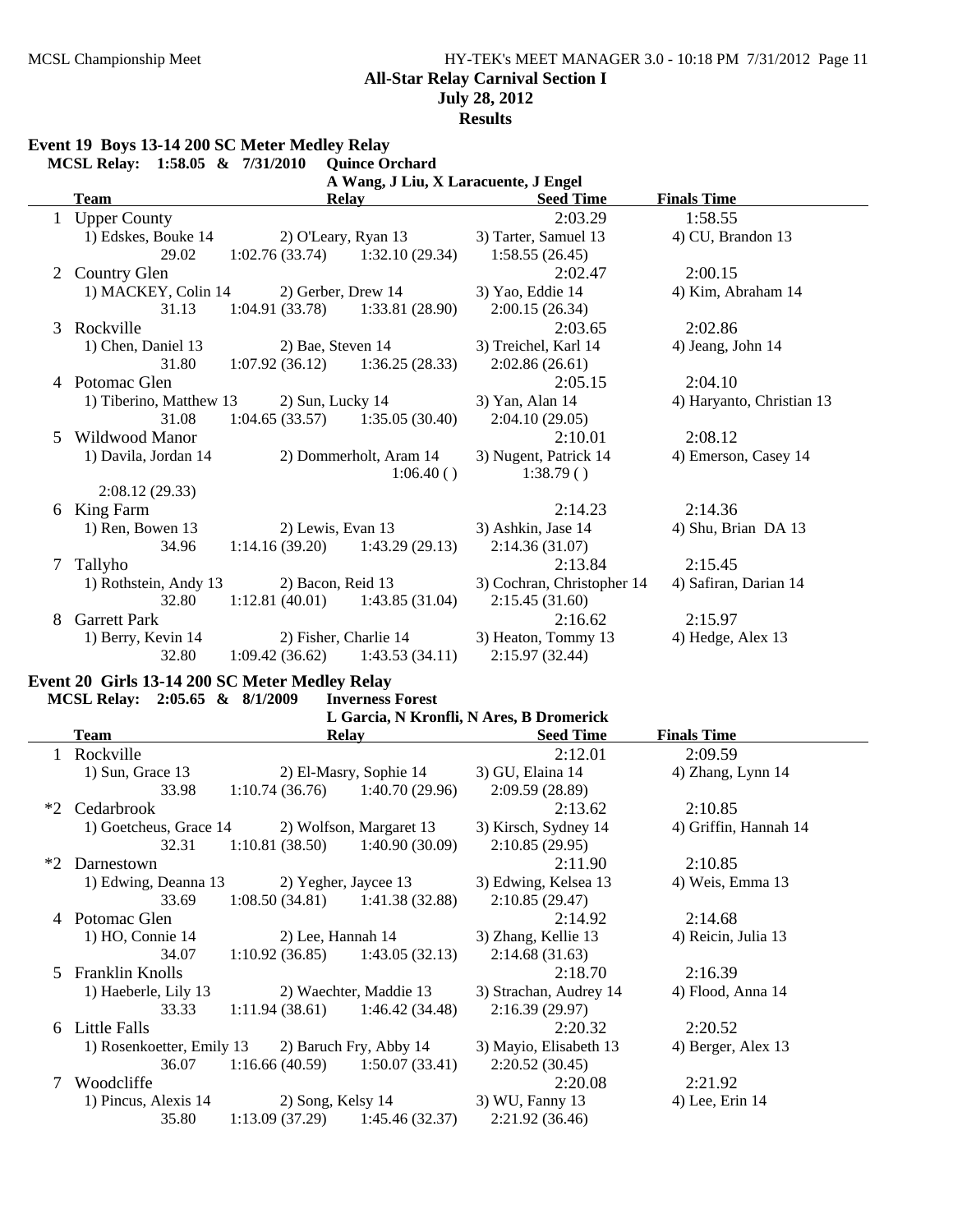# MCSL Championship Meet HY-TEK's MEET MANAGER 3.0 - 10:18 PM 7/31/2012 Page 12 **All-Star Relay Carnival Section I July 28, 2012**

**Results**

|   | (Event 20 Girls 13-14 200 SC Meter Medley Relay)<br><b>Team</b> |                     | <b>Relay</b>                                                  | <b>Seed Time</b>                                   | <b>Finals Time</b>    |
|---|-----------------------------------------------------------------|---------------------|---------------------------------------------------------------|----------------------------------------------------|-----------------------|
| 8 | Country Glen                                                    |                     |                                                               | 2:19.14                                            | 2:22.27               |
|   | 1) Fisher, MACKENZIE 13<br>37.32                                |                     | 2) Srebnick, Hallie 13<br>$1:18.21(40.89)$ $2:22.27(1:04.06)$ | 3) Srour, Lucy 14                                  | 4) Srour, Meredith 13 |
|   | Event 21 Boys 18 & Under 250 SC Meter Freestyle Crescendo Relay |                     |                                                               |                                                    |                       |
|   | MCSL Relay: 2:14.69 & 8/1/2009                                  |                     | <b>Tilden Woods</b>                                           |                                                    |                       |
|   |                                                                 |                     |                                                               | T Ellett-N Burgett-E Friedland-G Powell-N Horikawa |                       |
|   | <b>Team</b><br>Relay                                            |                     |                                                               | <b>Seed Time</b><br>2:24.56                        | <b>Finals Time</b>    |
| 1 | Tilden Woods                                                    |                     |                                                               |                                                    | 2:20.18               |
|   | 1) Smith, Tyler 8<br>5) Darnell, Cameron 10                     | 2) Ellett, Timmy 11 |                                                               | 3) Mangold, Barry 17                               | 4) Silva, Vini 14     |
|   | 32.43                                                           | 58.91 (26.48)       | 1:25.16(26.25)                                                | 1:51.43(26.27)                                     |                       |
|   | 2:20.18(28.75)                                                  |                     |                                                               |                                                    |                       |
| 2 | Rockville                                                       |                     |                                                               | 2:22.55                                            | 2:21.71               |
|   | 1) Odim, Emmanuel 8                                             |                     | 2) Wijesekera, Sanjay 12                                      | 3) GU, Harrison 16                                 | 4) Jeang, John 14     |
|   | 5) LI, Alan 10                                                  |                     |                                                               |                                                    |                       |
|   | 32.07                                                           | 58.29 (26.22)       | 1:26.66(28.37)                                                | 1:53.51(26.85)                                     |                       |
|   | 2:21.71 (28.20)                                                 |                     |                                                               |                                                    |                       |
| 3 | Potomac Woods                                                   |                     |                                                               | 2:27.46                                            | 2:24.98               |
|   | 1) Nickel, Conner 8                                             | 2) Howley, Joe 12   |                                                               | 3) Valentine, Andrew 16                            | 4) Lazar, Jason 14    |
|   | 5) Rosner, Jacob 10                                             |                     |                                                               |                                                    |                       |
|   | 33.35                                                           | 1:01.40(28.05)      | 1:29.12(27.72)                                                | 1:55.70(26.58)                                     |                       |
|   | 2:24.98 (29.28)                                                 |                     |                                                               |                                                    |                       |
| 4 | Quince Orchard                                                  |                     |                                                               | 2:28.32                                            | 2:26.72               |
|   | 1) Martin, Zach 8                                               |                     | 2) Morales, Diego 11                                          | 3) Laracuente, Xavier 15                           | 4) Wilcox, Cam 14     |
|   | 5) Laracuente, Gabriel 10                                       |                     |                                                               |                                                    |                       |
|   | 32.39                                                           | 1:00.88(28.49)      | 1:28.71(27.83)                                                | 1:56.52(27.81)                                     |                       |
|   | 2:26.72(30.20)                                                  |                     |                                                               |                                                    |                       |
| 5 | Woodcliffe                                                      |                     |                                                               | 2:30.37                                            | 2:28.20               |
|   | 1) Yang, Kevin Lingxiao 8                                       | 2) Kim, Justin 12   |                                                               | 3) WU, Alex 16                                     | 4) DE Leon, Benito 14 |
|   | 5) Song, Kenny 10                                               |                     |                                                               |                                                    |                       |
|   | 34.93                                                           | 1:01.85(26.92)      | 1:30.00(28.15)                                                | 2:28.20(58.20)                                     |                       |
| 6 | Wildwood Manor                                                  |                     |                                                               | 2:31.32                                            | 2:30.70               |
|   | 1) Soros, Martin 8                                              |                     | 2) Van Wagener, Tyler 12                                      | 3) Daza, Matthew 15                                | 4) Davila, Jordan 14  |
|   | 5) Pottker, Matthew 10                                          |                     |                                                               |                                                    |                       |
|   | 32.46                                                           | 1:01.35(28.89)      | 1:31.57(30.22)                                                | 2:00.99(29.42)                                     |                       |
|   | 2:30.70(29.71)                                                  |                     |                                                               |                                                    |                       |
|   | King Farm                                                       |                     |                                                               | 2:31.24                                            | 2:31.21               |
|   | 1) Sheets, Eli 8                                                |                     | 2) Nguyen, Matthew 12                                         | 3) Wang, Peter Liang 15                            | 4) Ashkin, Jase 14    |
|   | 5) Huang, Joey 10                                               |                     |                                                               |                                                    |                       |
|   | 34.67                                                           | 1:03.06(28.39)      | 1:32.53(29.47)                                                | 2:01.17(28.64)                                     |                       |
|   | 2:31.21 (30.04)                                                 |                     |                                                               |                                                    |                       |
| 8 | Darnestown                                                      |                     |                                                               | 2:27.50                                            | 2:35.05               |
|   | 1) Cerone, Harrison 8                                           |                     | 2) Hodges, Johnny 11                                          | 3) Kopp, Jeffrey Samuel 16                         | 4) Liu, Kyle 13       |
|   | 5) Ropelewski, Brian Andrew 1                                   |                     |                                                               |                                                    |                       |
|   | 31.67                                                           | 1:00.57(28.90)      | 1:31.20(30.63)                                                | 2:01.30(30.10)                                     |                       |
|   | 2:35.05(33.75)                                                  |                     |                                                               |                                                    |                       |